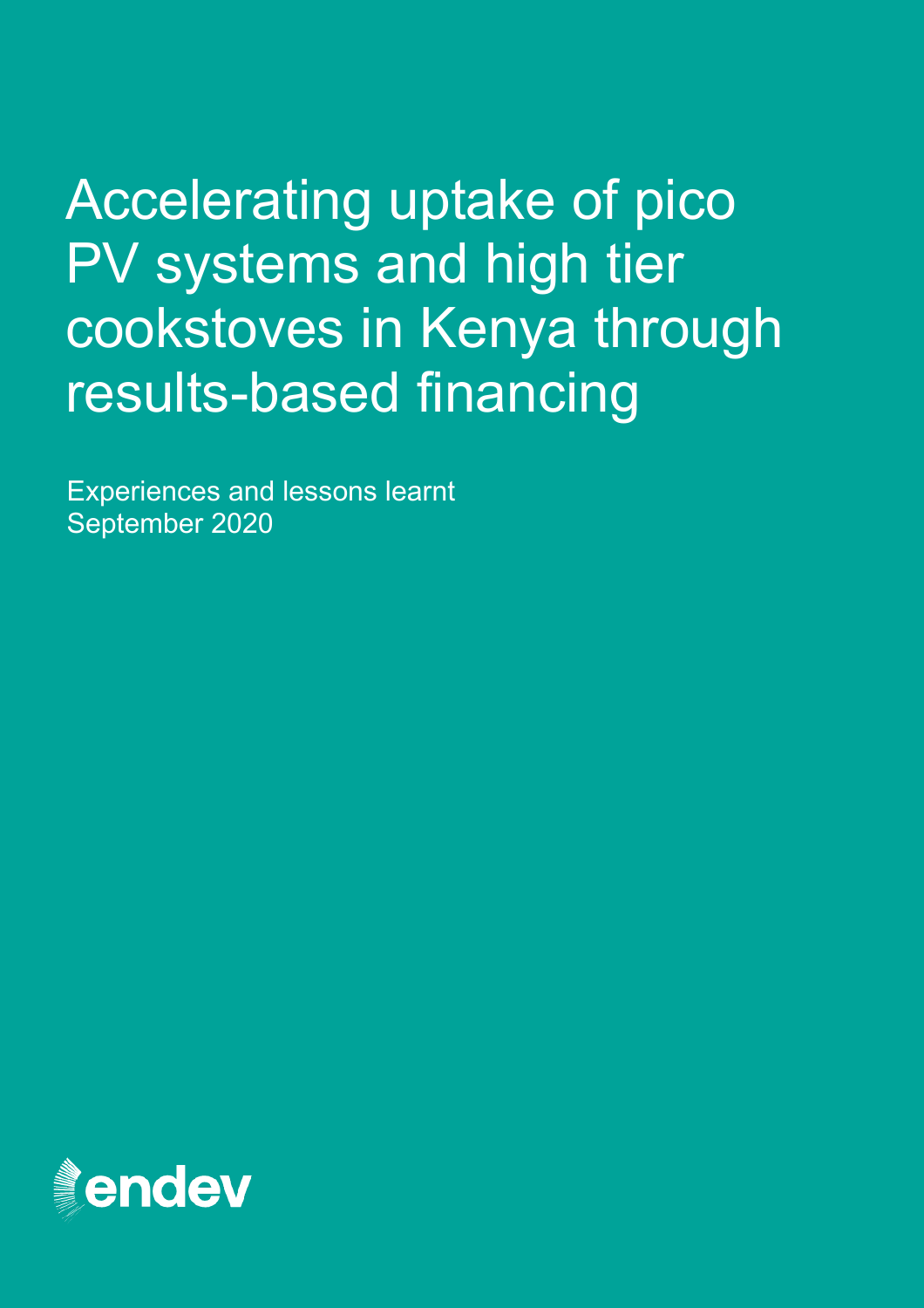# **Contents**

| $\mathbf 1$ .    |  |
|------------------|--|
| 2.               |  |
| 3.               |  |
|                  |  |
| 4.               |  |
|                  |  |
| 5.               |  |
|                  |  |
| 6.               |  |
| $\overline{7}$ . |  |
|                  |  |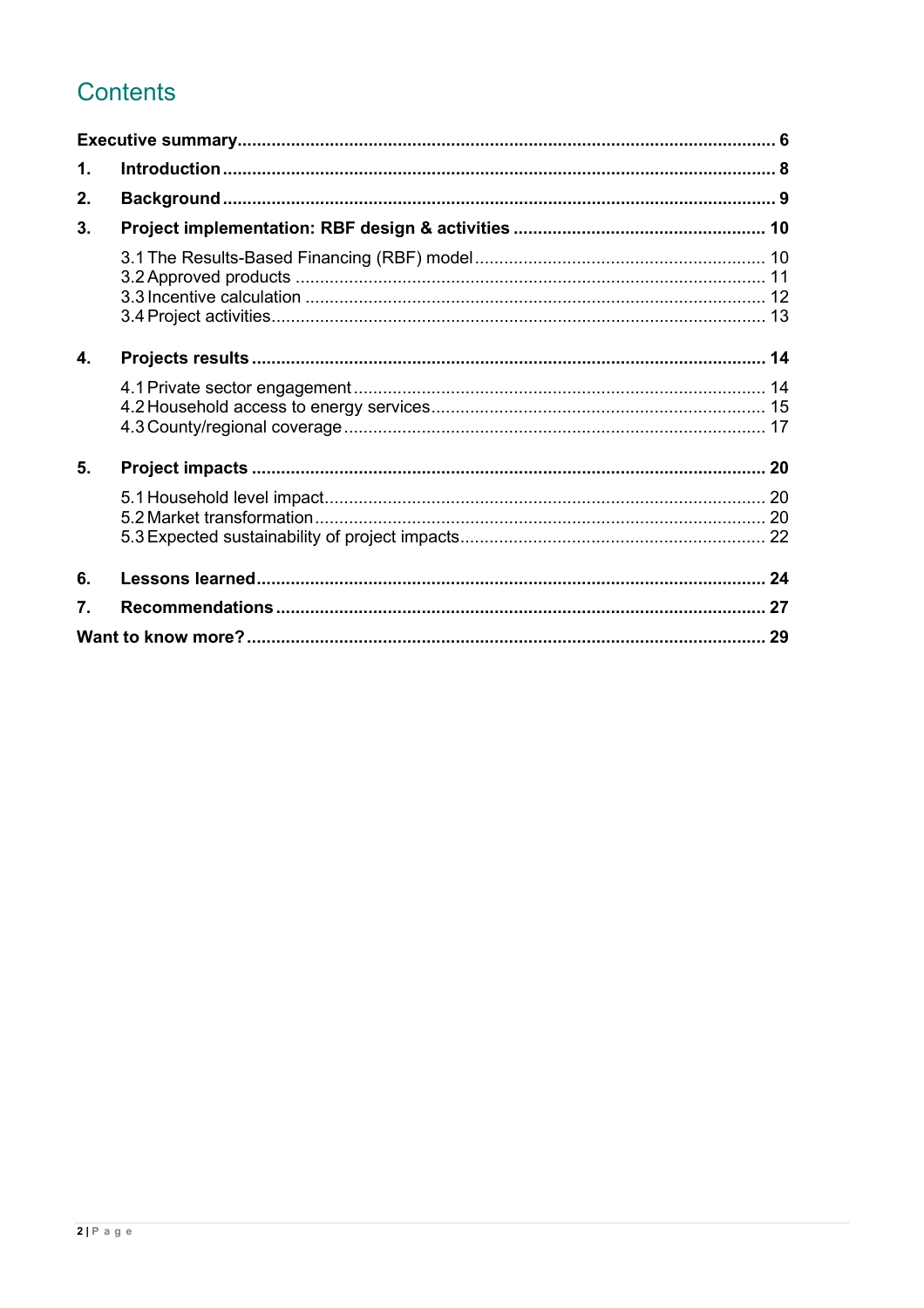# **Glossary**

| <b>DFID</b><br>EnDev<br><b>ISO-IWA</b> | UK Department for International Development<br><b>Energising Development Programme</b><br>International Standards Organisation-International Workshop Agreement |
|----------------------------------------|-----------------------------------------------------------------------------------------------------------------------------------------------------------------|
| g/min                                  | Gram per minute                                                                                                                                                 |
| <b>ICS</b>                             | <b>Improved Cookstoves</b>                                                                                                                                      |
| IVA.                                   | <b>Independent Verification Agent</b>                                                                                                                           |
| <b>LMEs</b>                            | <b>Last Mile Entrepreneurs</b>                                                                                                                                  |
| <b>LPG</b>                             | Liquefied Petroleum Gas                                                                                                                                         |
| <b>MESPT</b>                           | Micro Enterprises Support Programme Trust                                                                                                                       |
| Mg/min                                 | Milligram per minute                                                                                                                                            |
| <b>PAYGO</b>                           | Pay-As-You-Go                                                                                                                                                   |
| <b>RBF</b>                             | <b>Results-Based Financing</b>                                                                                                                                  |
| <b>SHS</b>                             | Solar Home System                                                                                                                                               |
| <b>SNV</b>                             | Netherlands Development Organisation                                                                                                                            |
| tCO <sub>2</sub> e                     | Tonnes of carbon dioxide equivalent                                                                                                                             |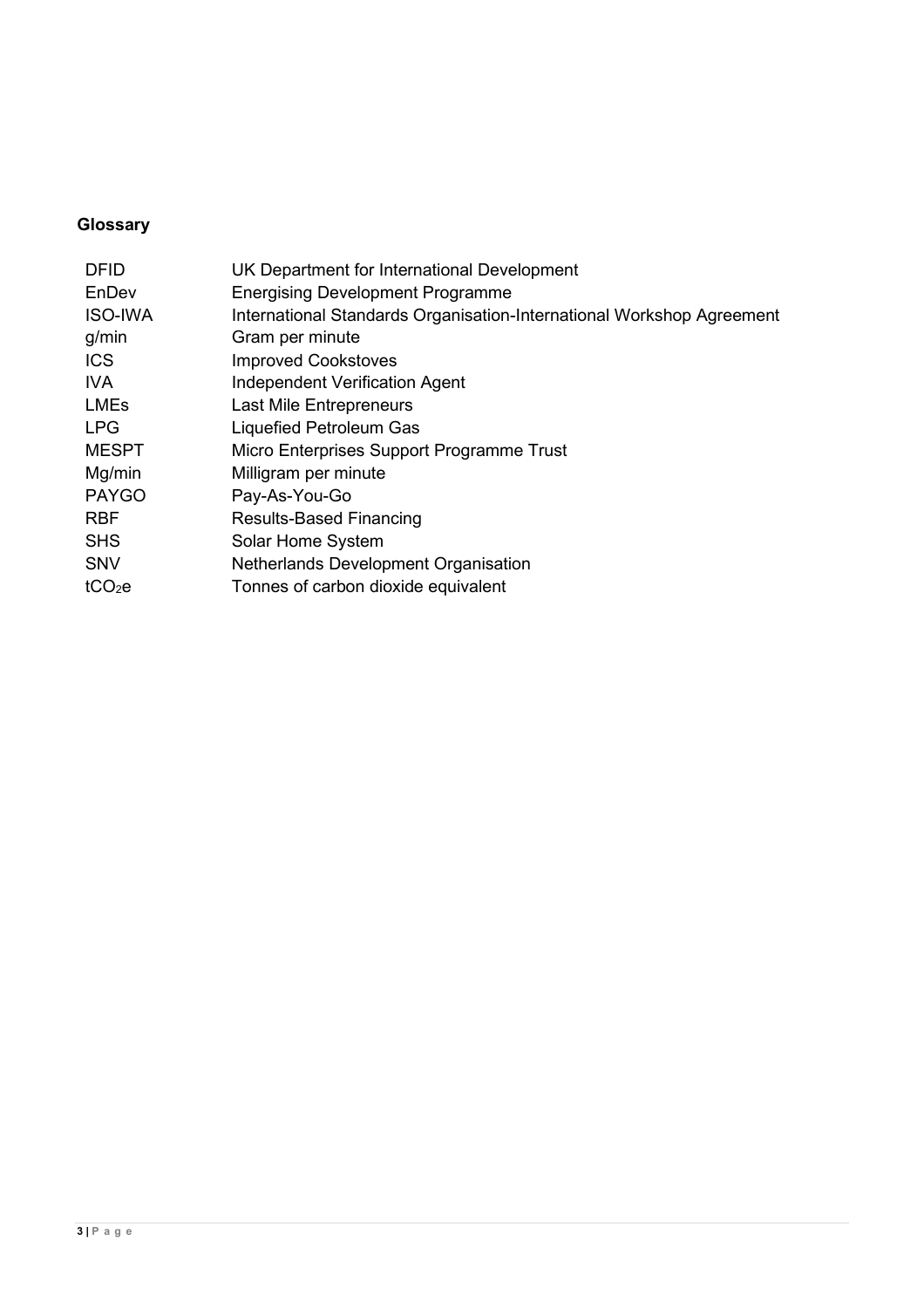# **Exhibits**

| <b>List of Tables</b> |  |
|-----------------------|--|
|                       |  |
|                       |  |
|                       |  |

## **List of Figures**

| Figure 17 Top performing Non-marginalised counties for stoves sales 19 |  |
|------------------------------------------------------------------------|--|
|                                                                        |  |
|                                                                        |  |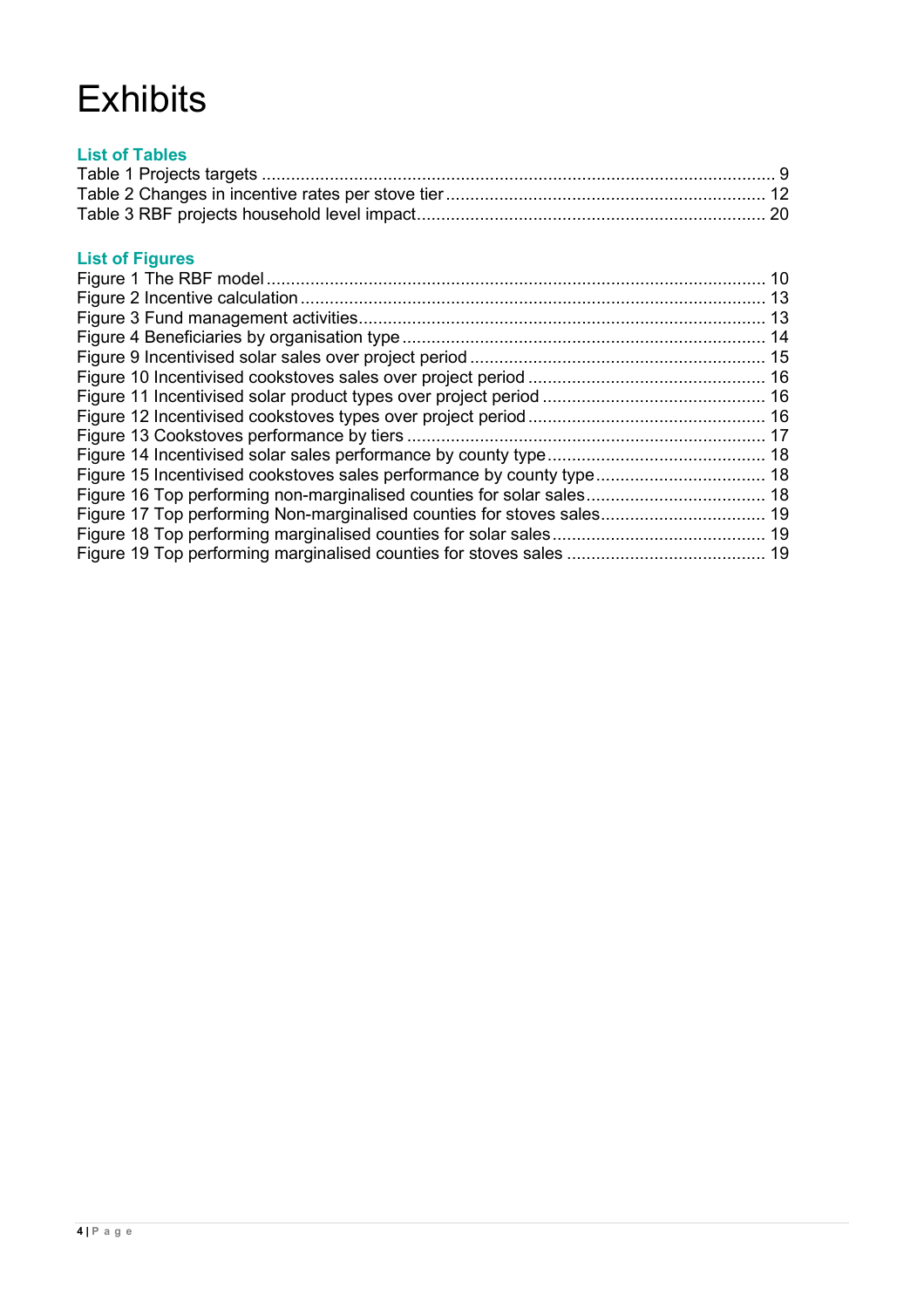#### **Accelerating the uptake of Pico PV Systems and High Tier Cookstoves in Kenya through Results-Based Financing: Experiences and lessons learned.**

**Published by:**<br> **Photos:**<br> **Deutsche Gesellschaft für**<br> **Contact**<br> **Contact**<br> **CONV** and EnDev<br> **Energising Development CONV** and EnDev **Internationale Zusammenarbeit (GIZ) GmbH** Registered offices Bonn and Eschborn, E [endev@giz.de](mailto:endev@giz.de)<br>Germany F www.endev.inf

**Energising Development** 

I [www.endev.info](http://www.endev.info/)

Dag-Hammarskjöld-Weg 1-5 65760 Eschborn, Germany E [info@giz.de](mailto:info@giz.de)

I [www.giz.de](http://www.giz.de/)

#### **SNV Netherlands Development Organisation**  Parkstraat 83

2514 JG The Hague The Netherlands

[E snvendev@snv.org](mailto:snvendev@snv.org) I [www.snv.org](http://www.snv.org/) 

**Authors:** Saada Mohamed & Irene Mutisya, SNV

**Publication date:** September 2020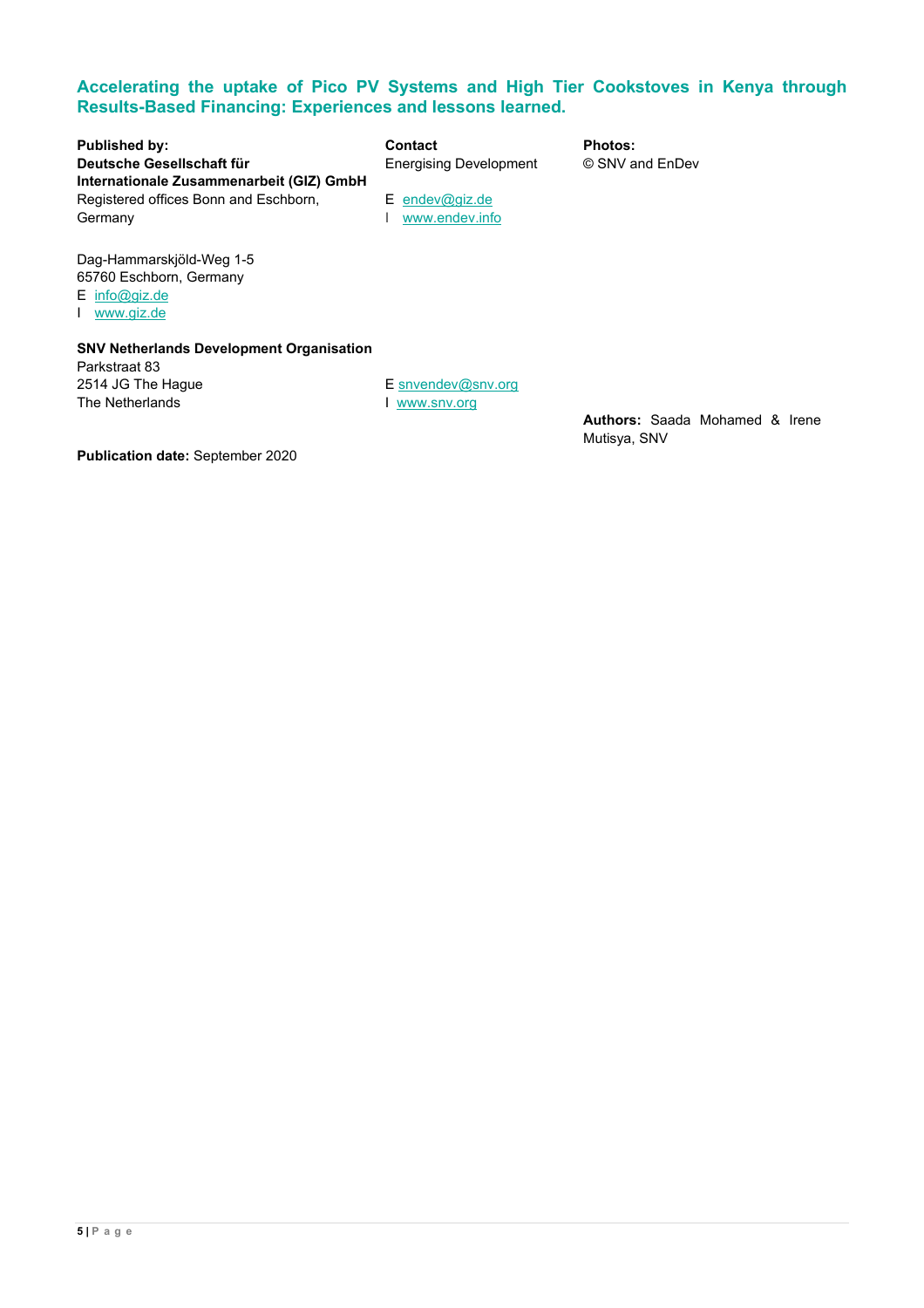# <span id="page-5-0"></span>Executive summary

This report presents the results and key lessons learned from two Results-Based Financing (RBF) projects implemented in Kenya between 2016 and 2019 for (1) High tier Cookstoves (*Clean Cookstoves Market Acceleration Project*) and (2) Pico PV systems (*Building Sustainable and Affordable Credit Lines for Small Solar Systems in Rural Areas project*). The projects supported higher tier cookstoves and off-grid solar systems respectively and were implemented with funding from the global Energising Development Programme, by local fund managers SNV Kenya and Micro Enterprises Support Programme Trust.

The RBF model was designed to provide financial incentives to private sector actors selling solar systems and improved cookstoves, as a temporary measure aimed at transforming the markets to an efficient and self-sustaining level. The RBF incentives were provided as an ex-post payment to beneficiaries, distributors and financial institutions per unit of product sold, upon delivery and verification of pre-agreed results by an external independent verifier.

The RBF projects overshot their targets by 181% and 126% respectively, with 272,128 quality solar systems and 100,796 improved cookstoves deployed. Distributors outperformed financial institutions in both projects as they leveraged their last-mile entrepreneurs' networks and partnerships with financial institutions to deliver products to end-users. At the time, financial institutions considered both sectors as too high risk and sales in this sector were therefore marginal.

For off-grid solar, solar home systems accounted for 61% of the total incentivised sales, while lanterns accounted for 39%, both sold through Pay-As-You-Go models. Improved charcoal stoves (tier 2) dominated cookstove sales performance at 73% followed by Liquefied Petroleum Gas (LPG) at 21%. This is attributed to well-developed charcoal supply chains in the country, compared to the less mature supply chains for LPG, briquettes and ethanol fuels.

The projects aimed to drive market maturity in both marginalised and non-marginalised counties (see Section [4.3](#page-16-0) for details). However, non-marginalised counties registered higher sales performance with 77% and 94% of total solar and cookstoves sales respectively. Better developed infrastructure and supply chains in these counties enabled beneficiaries to expand their existing distribution networks and/or set up new ones with support from RBF funds. The low sales level in marginalised counties is attributed to high logistical costs experienced by companies due to poor road infrastructure and mobile network coverage.

As a result of the projects, 1.6 million people were able to access cleaner energy solutions and 4,678 new jobs were created along the solar and cookstoves value chains, with at least 40% of these jobs going to women. The projects also facilitated the avoidance of about  $97,900$  tonnes of  $CO<sub>2</sub>$  equivalent. Moreover, the projects supported market transformation through expansion and diversification of quality products, enhanced business operations and credit management, growth and expansion of distribution networks, and provision of end-user credits for solar products.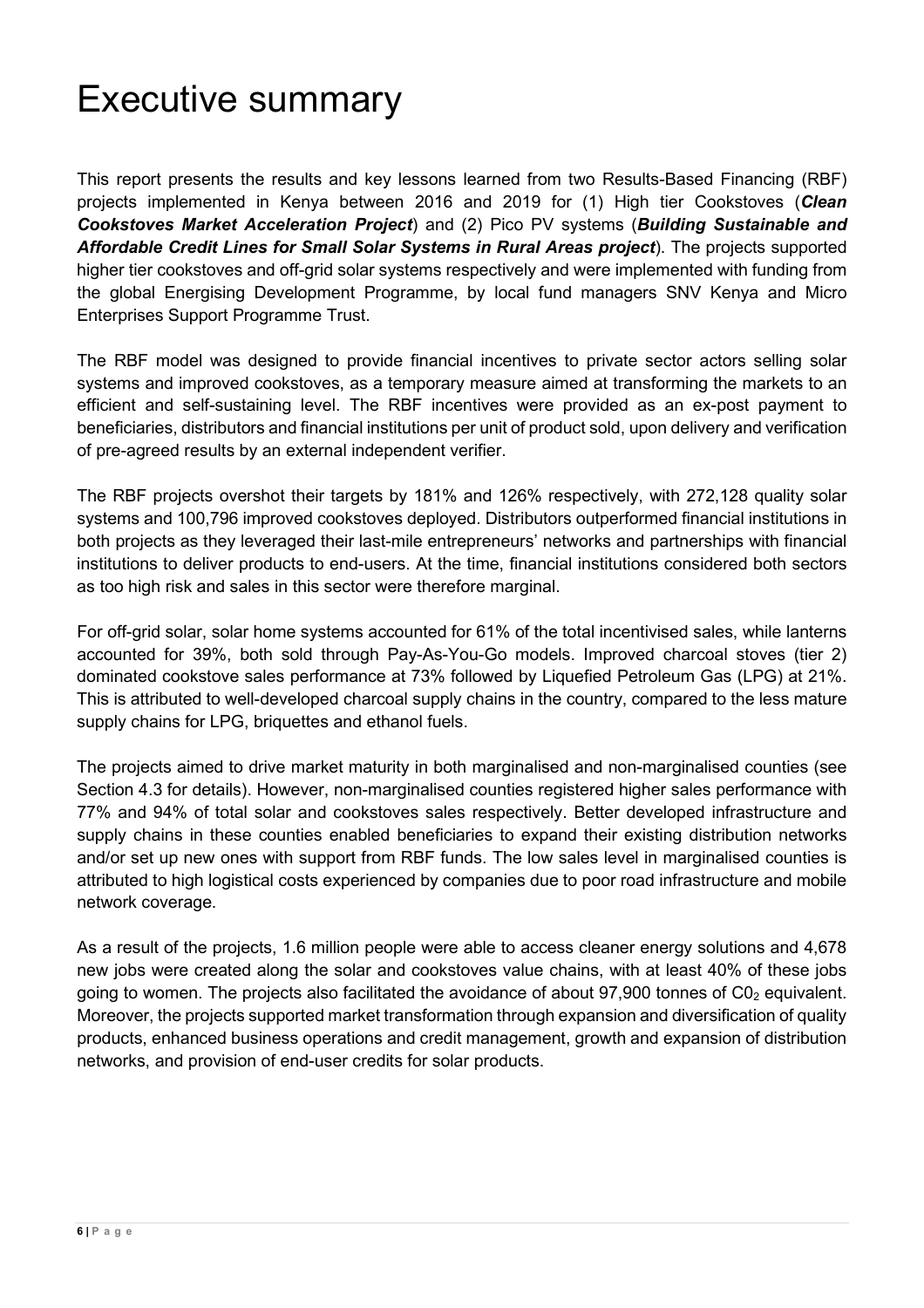SNV's systems change concept aims to improve further our abilities to achieve and show systemic results by not only creating results for the direct target population, but also focusing on creating impact that sustains over time and grows to reach more people beyond the projects' boundaries. The Pico PV and Cookstoves RBF projects have contributed to realising SNV's systems change through:

- **EXEDENT III is also an** investor investments of Euro 47.3 million in product value;
- **EXEDEE Kick-starting solar and cookstoves markets in marginalised areas;**
- **Part of the promoting larger solar systems and higher tier cookstoves in the market;**
- **EXT** influencing governments and other stakeholders to adopt RBF approaches; and
- contributing to changing norms in terms of new business practices, emerging rural markets, and increased awareness of energy solutions among end users and stakeholders.

Key challenges and lessons learned during project implementation included the need for identification of appropriate target beneficiaries, costly verification processes, data reporting and data quality issues as well as working capital constraints by beneficiaries. These led to several adjustments during project implementation to achieve project results.

The report highlights several recommendations on RBF model design and implementation processes. Future RBF incentives should be designed in a way that motivates business growth and includes an up-front grant to facilitate initial implementation. An appropriate level of technical assistance is essential to complement the RBF incentives to support the sustainable transformation of business operations. Moreover, effective data collection to support monitoring and evaluation through a strategic partnership with a competent independent verifier is key to support timely results verification and incentive disbursements. Some of these lessons have been incorporated into the subsequent interventions in Kenya such as the EnDev III Cookstoves RBF project and the Kenya Off-Grid Solar Access Project. The report underscores the importance of flexibility in the project implementation approach from both the beneficiary's and implementer's perspectives to leave room for adaptation to dynamic market conditions.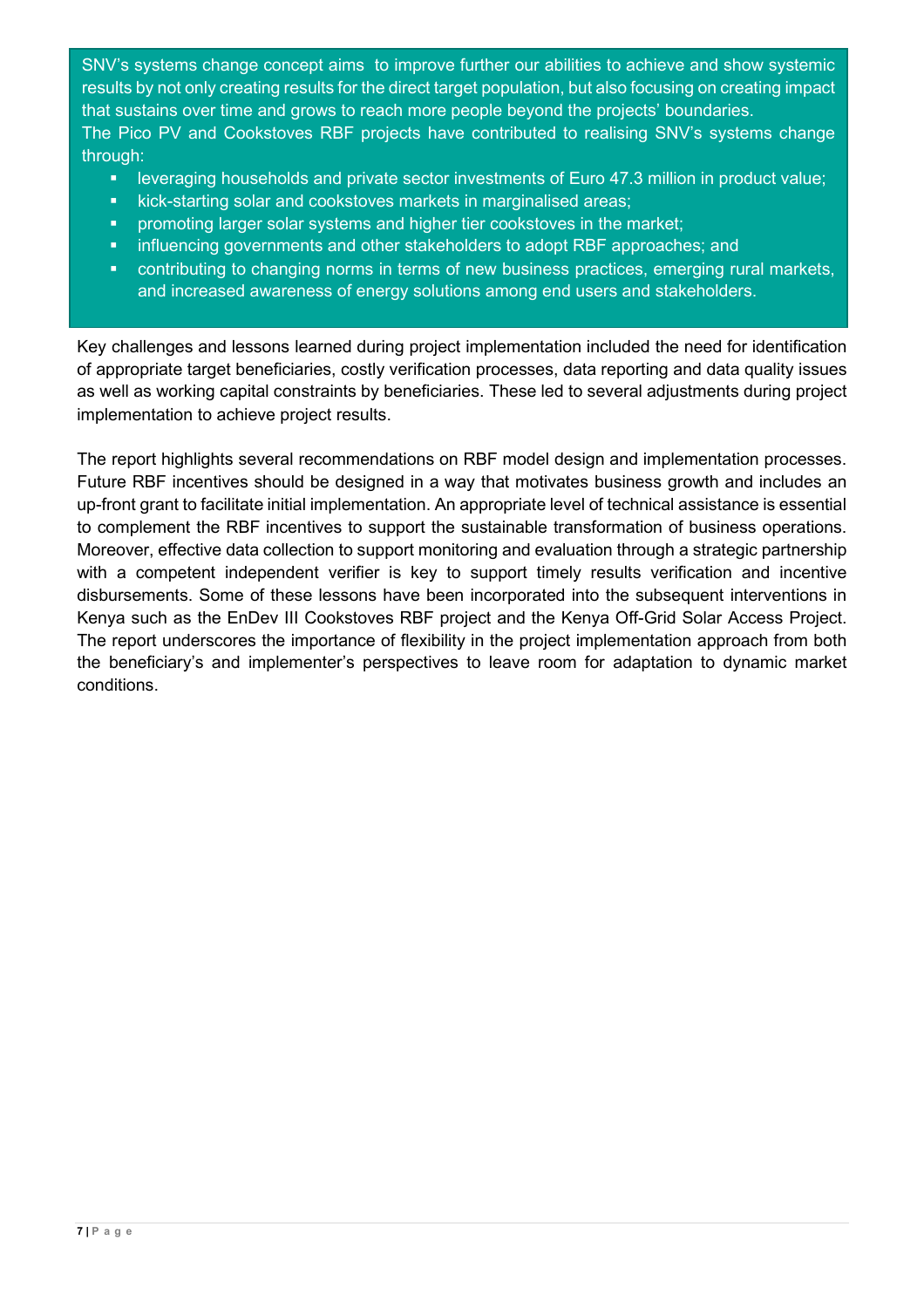# <span id="page-7-0"></span>1. Introduction

This publication presents the results and key lessons learned from two Result-Based Financing (RBF) projects implemented in Kenya for (1) High tier Cookstoves (*Clean Cookstoves Market Acceleration Project*) and (2) Pico PV systems (*Building Sustainable and Affordable Credit Lines for Small Solar Systems in Rural Areas project*). The RBF facility was financed by the UK's Department for International Development (DFID) and implemented through the global Energising Development (EnDev) Programme.

SNV was the lead implementer for both projects from July 2018 until closure. Micro Enterprises Support Programme Trust (MESPT) had been the fund manager from 2016 to June 2018. However, SNV took over the fund management of both projects when MESPT did not renew their contract. The Pico PV RBF project ended in September 2019, while the Cookstoves RBF project ended in December 2019.

The two projects provided financial incentives to the private sector to overcome market barriers hindering the delivery of modern energy services to households.

Due to their similar design and implementation modalities, this report combines the joint findings of the two projects, while at the same time highlighting their differences. The report provides background information on the Pico PV and Cookstoves RBF projects in Kenya and presents the RBF projects' activities, results, impacts, key lessons learned and recommendations for future RBF programmes.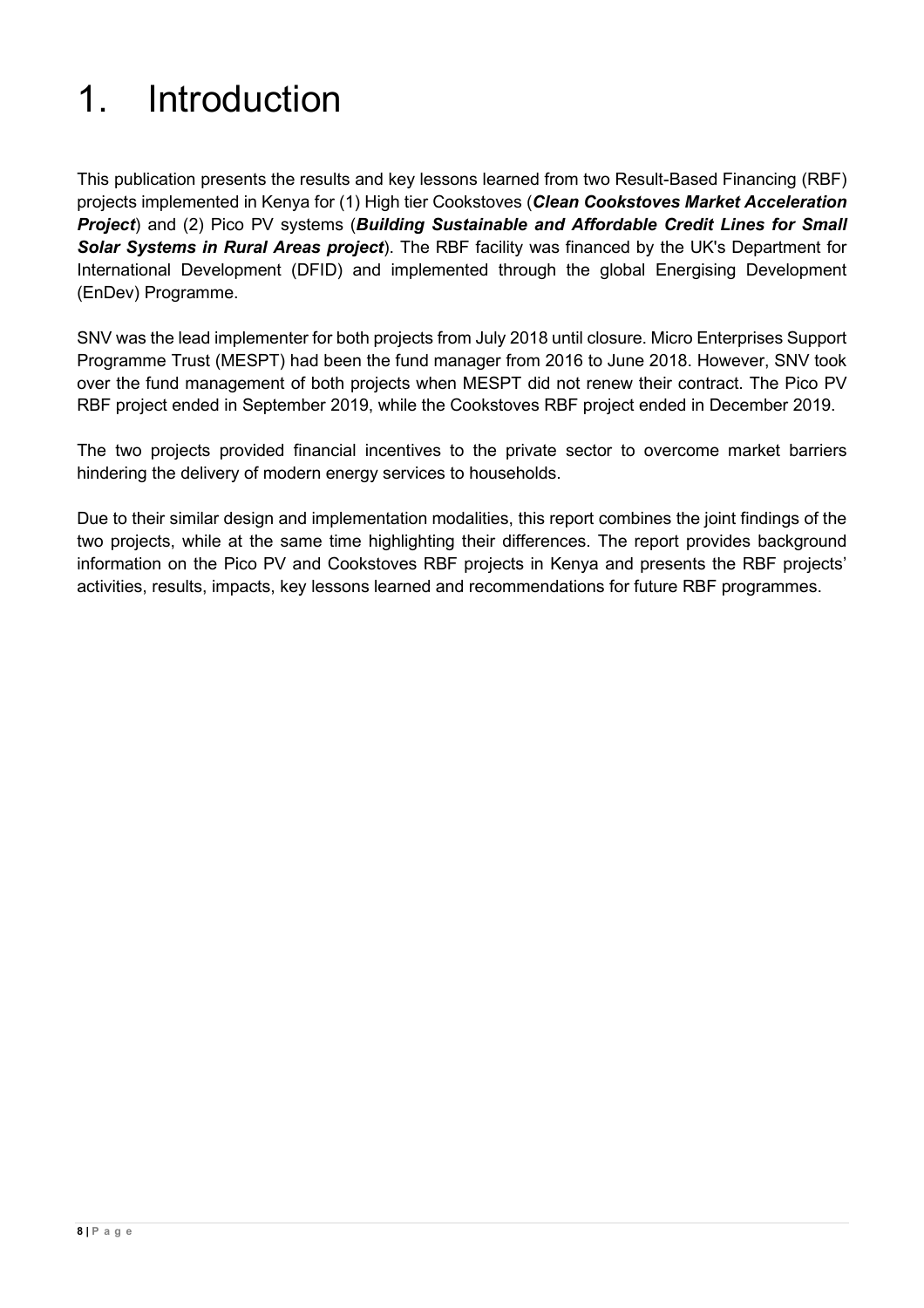# <span id="page-8-0"></span>2. Background

The necessity for an RBF-type mechanism for both off-grid solar and improved cookstoves (ICS) became increasingly apparent around 2013 when both sectors showed initial signs of commercialisation, but with various challenges hampering a market development.

Despite off-grid solar experiencing market growth in 2013, further commercialisation of the sector continued to suffer from various barriers including high upfront cost of good quality solar products, slow uptake of solar entrepreneurship in rural areas due to financial constraints, and low purchasing power of targeted consumers. Programmes such as Lighting Africa had made significant progress in driving the availability of off-grid lighting solutions in years prior, but the market required a boost towards further market maturity.

The ICS sector in Kenya had been growing over the last 30 years with successful uptake realised for entry-level tier (tier [1](#page-8-2)1) ICS. The subsistence nature of the rural economy in Kenya meant that biomass energy remained the primary energy source among the rural and urban poor communities. According to the Economic Survey [2](#page-8-3)013<sup>2</sup>, biomass accounted for 69% of the country's overall energy requirements. However, the sector still faced several challenges including, but not limited to, lack of access to finance, distribution challenges, inadequate consumer awareness/education, and inadequate or lack of after-sales services especially in the rural areas.

It was against this backdrop that the Pico PV and Cookstoves RBF projects were designed to provide financial incentives to private sector players selling solar systems and improved cookstoves. The overall objective of the Pico PV RBF project was to mitigate financing challenges constraining solar entrepreneurs in the delivery of modern energy services to the households in rural areas, and the objective of the Cookstoves RBF was to enhance the adoption of clean cookstoves and fuels by overcoming market development barriers in peri-urban and rural areas. The financial incentives were therefore designed as a temporary measure aimed at transforming the markets and speeding up market growth towards an efficient and self-sustaining level.

The project had specific targets to achieve in terms of product sales, people reached and  $CO<sub>2</sub>$  avoided, as indicated in Table 1. Additionally, the projects aimed to contribute to employment creation as well as business and market transformation.

| Project    | <b>Technology promoted</b> | <b>Targets</b>                                                                                                                                    |  |  |  |
|------------|----------------------------|---------------------------------------------------------------------------------------------------------------------------------------------------|--|--|--|
| Pico PV    | Small solar systems        | Incentivise 150,000 product sales<br>700,000 people accessing clean energy access<br>27,600 tonnes of CO <sub>2</sub> equivalent avoided          |  |  |  |
| Cookstoves | Improved cookstoves        | Incentivise 80,000 product sales<br>people accessing<br>400,000<br>cooking<br>clean<br>technologies<br>134,500 tonnes of $CO2$ equivalent avoided |  |  |  |

### <span id="page-8-1"></span>**Table 1 Projects targets**

<span id="page-8-2"></span><sup>1</sup> <https://www.cleancookingalliance.org/technology-and-fuels/standards/iwa-tiers-of-performance.html>

<span id="page-8-3"></span><sup>2</sup> <https://www.issuelab.org/resources/21900/21900.pdf>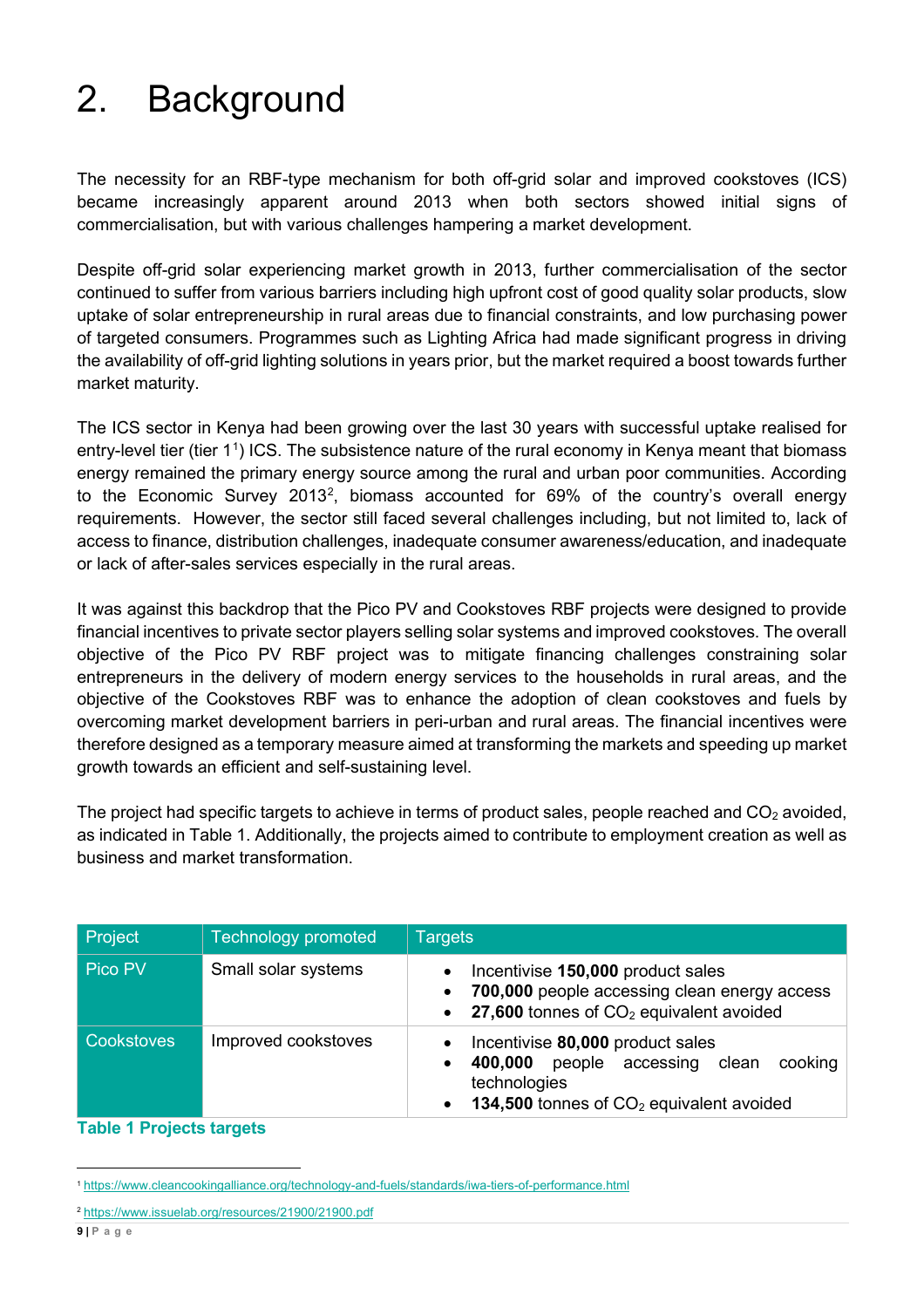# <span id="page-9-0"></span>3. Project implementation: RBF design & activities

This section presents the RBF design and activities of the two projects.

# <span id="page-9-1"></span>**3.1 The Results-Based Financing (RBF) model**

Results-Based Financing (RBF) approach is a financing scheme aimed at providing incentives to foster private sector investments in target markets and overcome market failures constraining delivery of services to end-users. The projects focused on energy markets and targeted beneficiary organisations that included financial institutions (commercial banks, microfinance institutions and Savings and Credit Cooperatives) and distributors of energy products (manufacturers, retailers and non-governmental organisations $^3$  $^3$ ).

The RBF incentives were provided as an ex-post payment to beneficiaries upon delivery and external verification of pre-agreed results. The pre-agreed results were the number of approved solar or cookstoves products sold to end users above a pre-agreed baseline (based on historical sales performance). Only sales made above the pre-agreed baseline were eligible to ensure additionality. Higher incentive rates and marginalised capping/allocation were used for more remote, less developed markets to stimulate sales in rural areas. An independent verification process of the sales reported by the beneficiary was undertaken by an Independent Verification Agent (IVA) contracted by the project, to ascertain the validity and accuracy of the information provided with zero tolerance to fraud/falsified transactions. Verification triggered incentives disbursement (See [Figure 1\)](#page-9-3).



## <span id="page-9-3"></span>**Figure 1 The RBF model**

<span id="page-9-2"></span>The RBF incentives could be used for partial risk cover or working capital investment in other relevant activities such as loan development, marketing and awareness, training, improving the distribution channels, and scaling up existing relevant activities.

<span id="page-9-4"></span><sup>&</sup>lt;sup>3</sup> Non-governmental organisations supported by the project had separate commercial businesses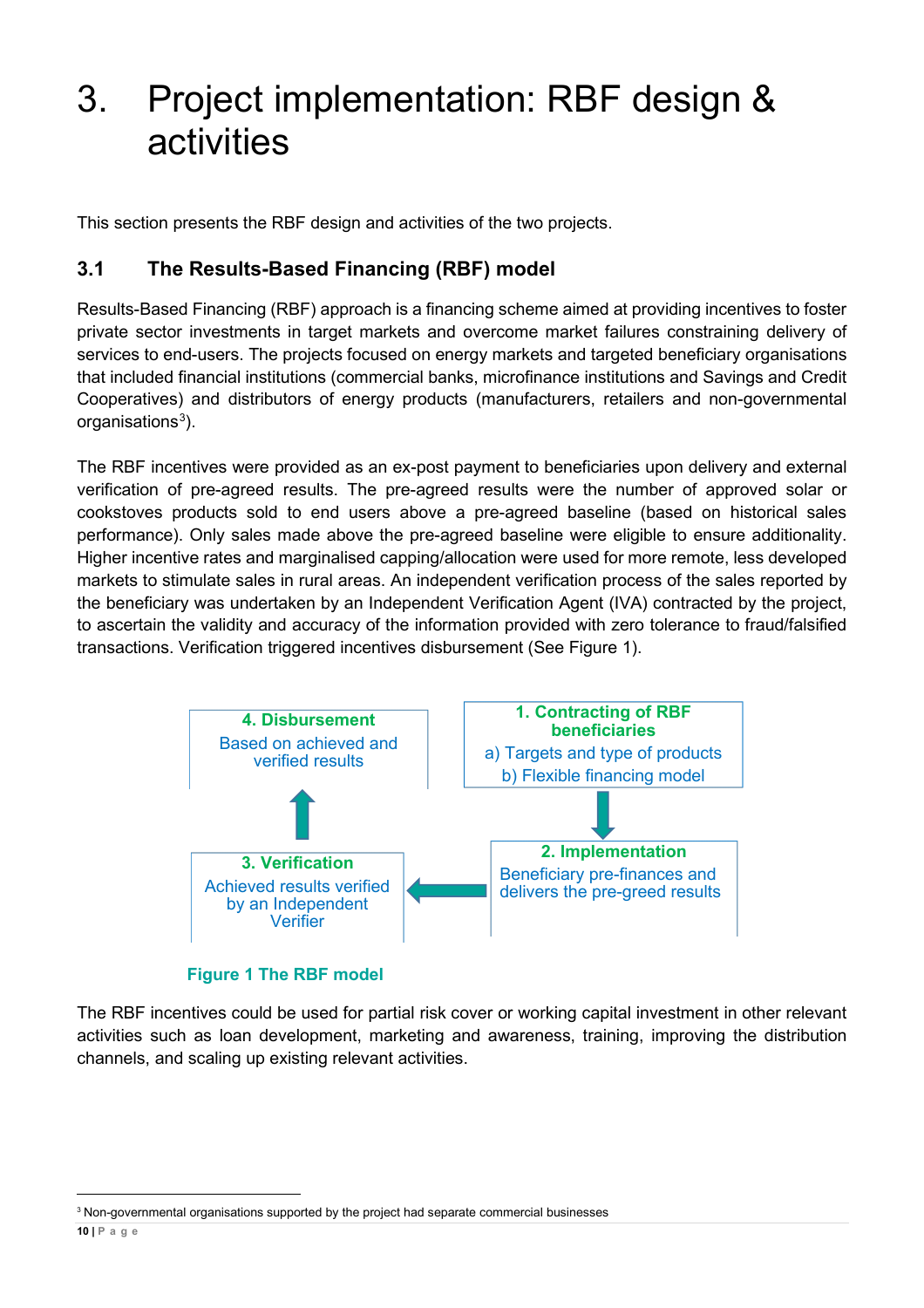Specifically, the RBF incentives for the Pico PV project was classified into the following two categories:

- Incentives targeting end-user credit facilities to encourage distributors to develop or scale up flexible financing schemes for end-users through affordable and flexible credit/payment facilities.
- Incentives targeting Last-Mile Entrepreneurs (LMEs) credit facilities to encourage partnerships between financial institutions and LMEs in the solar distribution business to provide affordable credit and collateral requirements.

The objective of this second category was to enable LMEs to access enough working capital for adequate stocks and marketing activities resulting in improved sales performance to a level sustainable without RBF when the project exits. However, this model was not tested as no LME participated in the project.

# <span id="page-10-0"></span>**3.2 Approved products**

The Pico PV RBF project promoted Lighting Global<sup>[4](#page-10-1)</sup> certified solar lighting systems (plug and play) for use by households, including Pico PV and Solar Home Systems (SHS). The Pico PV products were subjected to a threshold of minimum light output of 60 lumens per bulb, minimum total light output of 100 lumens per system/product and multi-functionality of at least lighting and phone charging. Changes were made during the implementation period with the project encouraging distribution of larger SHS to transition consumers up the energy ladder. The minimum specifications for SHS included panel size (>20 watt peak), total light output (> 400 lumens), light output per lamp (> 100 lumens), multiple lights (at least 3 lighting points) and additional functionality (in addition to phone charging, the system should also power other devices e.g. radio, TV etc.).

The Cookstove project admitted a wide range of technologies over its implementation period, including charcoal, wood, ethanol, and gasifier cookstoves. The eligible cookstoves were locally tested by the Kenya Institute of Research and Development. The cookstove had to meet a minimum criterion of tier 2 and above based on the evaluation standards by the International Standards Organisation-International Workshop Agreement. These included:

- Indoor emissions carbon monoxide (gram per minute (g/min)) of <0.62
- Indoor emissions particulate matter 2.5 (milligram per minute (mg/min) of <17
- Safety (>75%)
- Thermal efficiency (>25%)

However, based on the current market status of charcoal cookstoves then, EnDev revised the admissions criteria for indoor emissions PM and CO and allowed for at least one be >tier 2 while the other >tier 1.

Additionally, the project also promoted Liquefied Petroleum Gas (LPG) under the Cookstoves RBF project, in a move to support the Kenyan Government initiatives to enhance the uptake of LPG. Admission of LPG products required the beneficiaries to work with licensed gas dealers with certification by the Energy Regulatory Commission. This included low-cost gas refilling options such as 0.5 Kg and 1Kg gas cylinder sold through cash/ Pay-As-You Go (PAYGO) models and 6kg and 13kg gas cylinders sold through PAYGO models.

<span id="page-10-1"></span><sup>4</sup> <https://www.lightingglobal.org/>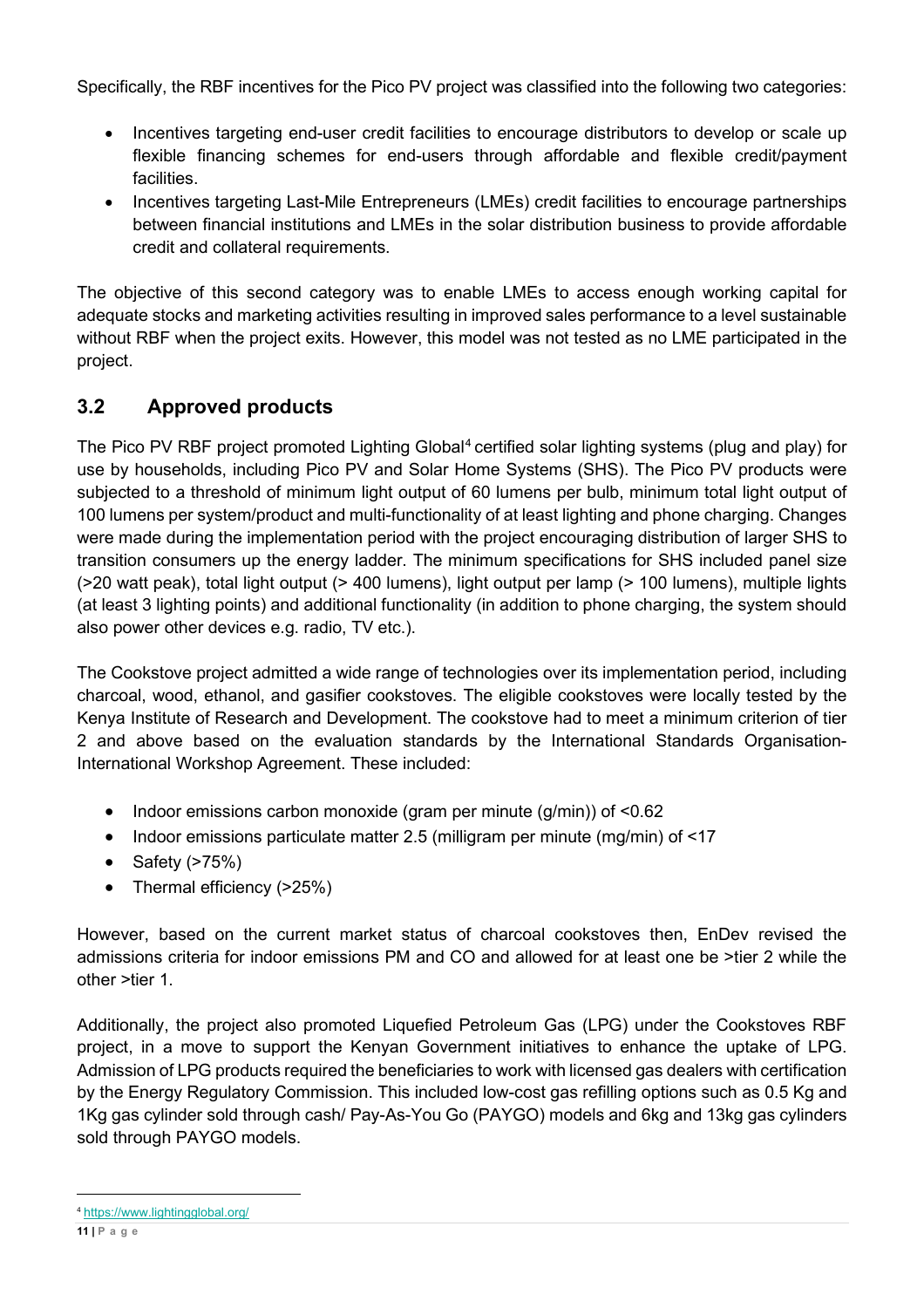# <span id="page-11-2"></span><span id="page-11-0"></span>**3.3 Incentive calculation**

The value of the incentives for the Pico PV project was calculated based on a predetermined incentive rate, which was a percentage of the value of products sold to end-users through the RBF beneficiary. The level of effort in achieving results was expected to differ from one county to another, based on the market development status and dynamics including poverty rate, population density, development index and proportion of rural/urban population within the county. On this basis, the county incentive rate was lowest in Nairobi County at 2% and highest in Turkana County at 25%. During the project implementation, the incentive structure was revised (see [adjustments to incentive structure\)](#page-23-1) to ensure the remaining amount of RBF incentives will deliver results (in terms of sales). The eligible solar products were only those sold through PAYGO models.

Similarly, the cookstoves project incentives were initially based on the county development index. However, due to the low initial uptake of beneficiaries and sales made, the project adopted an incentive rate based on the cookstove tiers to encourage sales of more efficient products. Therefore, the cookstove tier determined the incentive rates, which ranged (approximately) from:

- <tier 2 in carbon emissions = 8 Euro
- $\bullet$  tier 2 = 10 Euro
- $\blacktriangleright$  >tier 3 = 13 Euro

| Stove tier               | <b>Incentive Rates</b> |                                   |                                     |                                   |                                     |                                   |
|--------------------------|------------------------|-----------------------------------|-------------------------------------|-----------------------------------|-------------------------------------|-----------------------------------|
|                          | Incentive<br>(Euro)    | June to<br>December<br>2017 (KES) | January<br>to June<br>2018<br>(KES) | July to<br>December<br>2018 (KES) | January<br>to June<br>2019<br>(KES) | July to<br>December 2019<br>(KES) |
| <b>Exchange</b><br>rate* |                        | 111.1                             | 121.5                               | 122.8                             | 116.9                               | 114.1                             |
| $<$ tier 2               | 8                      | 889                               | 972                                 | 983                               | 935                                 | 913                               |
| tier 2                   | 10                     | 1,111                             | 1,215                               | 1,229                             | 1,169                               | 1,142                             |
| tier <sub>3</sub>        | 13                     | 1,445                             | 1,579                               | 1,598                             | 1,520                               | 1,484                             |

These rates were revised biannually based on SNV's exchange rate changes [\(Table 2\)](#page-11-1). The project incentivised eligible cookstoves sold on both cash and PAYGO basis.

<span id="page-11-1"></span>**Table 2 Changes in incentive rates per stove tier** *(\*6 months average of exchange rate)*

Overall, the payable incentive for both projects was calculated by multiplying the incentive rate per product/per county ( $PIR_{PP}$ ) by the number of products sold in that county per month, less the number of baseline products (baseline per product per county per month). The formula for incentive calculation is as illustrated in [\(Figure 2\)](#page-12-1).

```
Incentive value_{Bo} = (\sum_{s} Sales_{PM} - Baseline_{PC}) * PIR_{PP}; where
```
- *Incentive valueBO= Incentive value per beneficiary organisation*
- *SalesPM refers to sales per month*
- **Baseline<sub>PC</sub> refers to baseline per county** 
	- *PIRPP refers to periodic incentive rate per product/rate per county*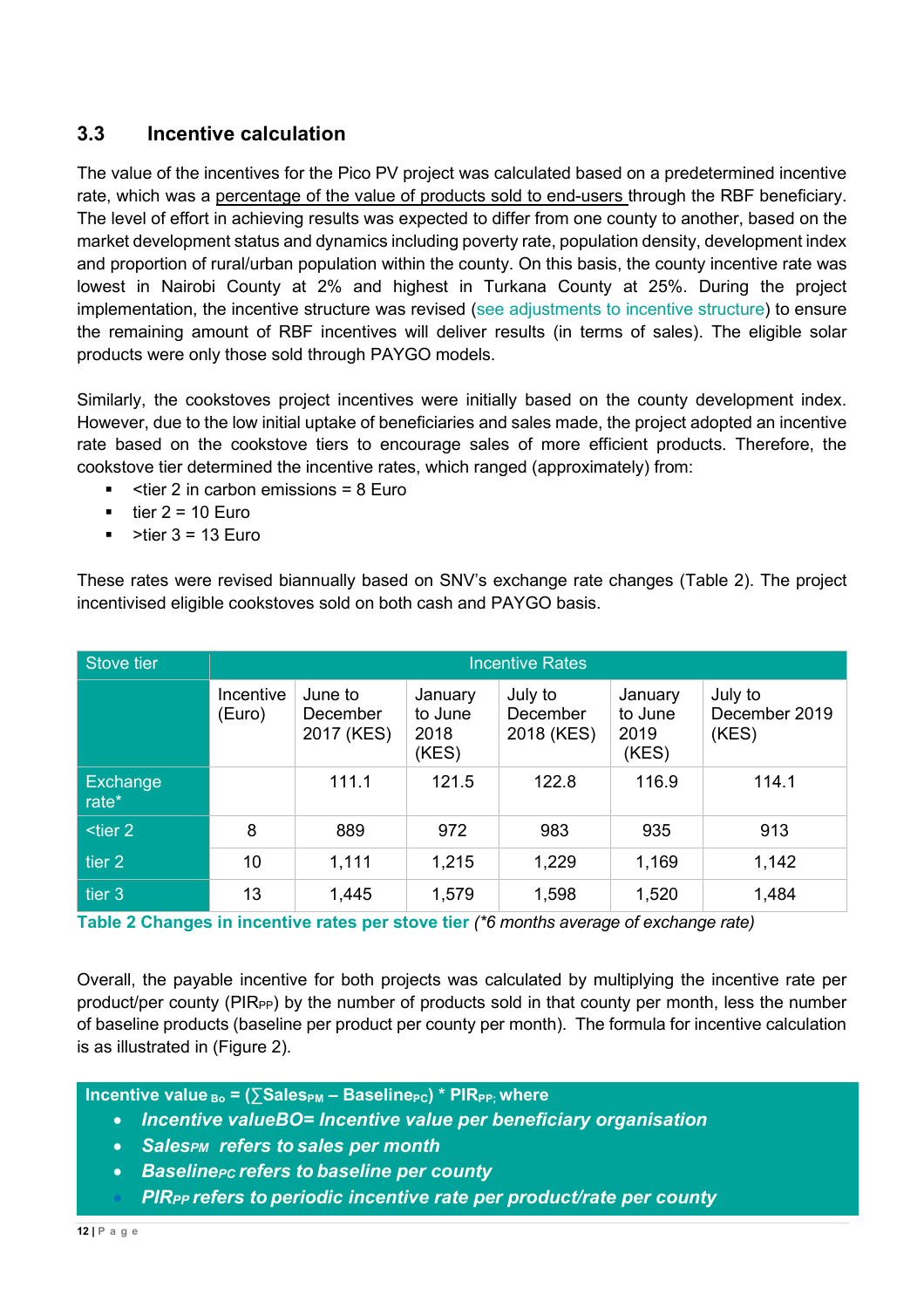## <span id="page-12-1"></span>**Figure 2 Incentive calculation**

# <span id="page-12-0"></span>**3.4 Project activities**

The specific project implementation activities included contracting and management of RBF beneficiaries (renewals and new entrants), facilitating the independent verification process, and custody and management of the incentive fund including disbursement of incentives to beneficiaries [\(Figure 3\)](#page-12-2).



<span id="page-12-2"></span>**Figure 3 Fund management activities**

## **Contracting of RBF beneficiaries entailed:**

- Project beneficiaries were selected through a competitive approach.
- Eligibility criteria for beneficiaries focused on their legal status, use of PAYGO payment solutions, appropriate financing model, certified/approved solar and/or cookstoves products, adequacy of the management information system, and availability of financial resources to pre-finance project implementation activities.

## **Beneficiary monitoring, verification and disbursement included the following steps:**

- Monitoring of beneficiaries' sales performance on a monthly basis including review and validation.
- Ad hoc and needs-based on-site visits to beneficiaries.
- Monitoring beneficiaries' bi-annual progress reporting on implementation, performance indicators, lessons and market transformation.
- Verification of beneficiary sales by an external independent verifier engaged by the project.
- Disbursement of incentive funds to beneficiaries by the fund manager in concurrence with the final signed verification report.
- Mid-term and end-term evaluation of the projects by an independent consultant contracted by EnDev.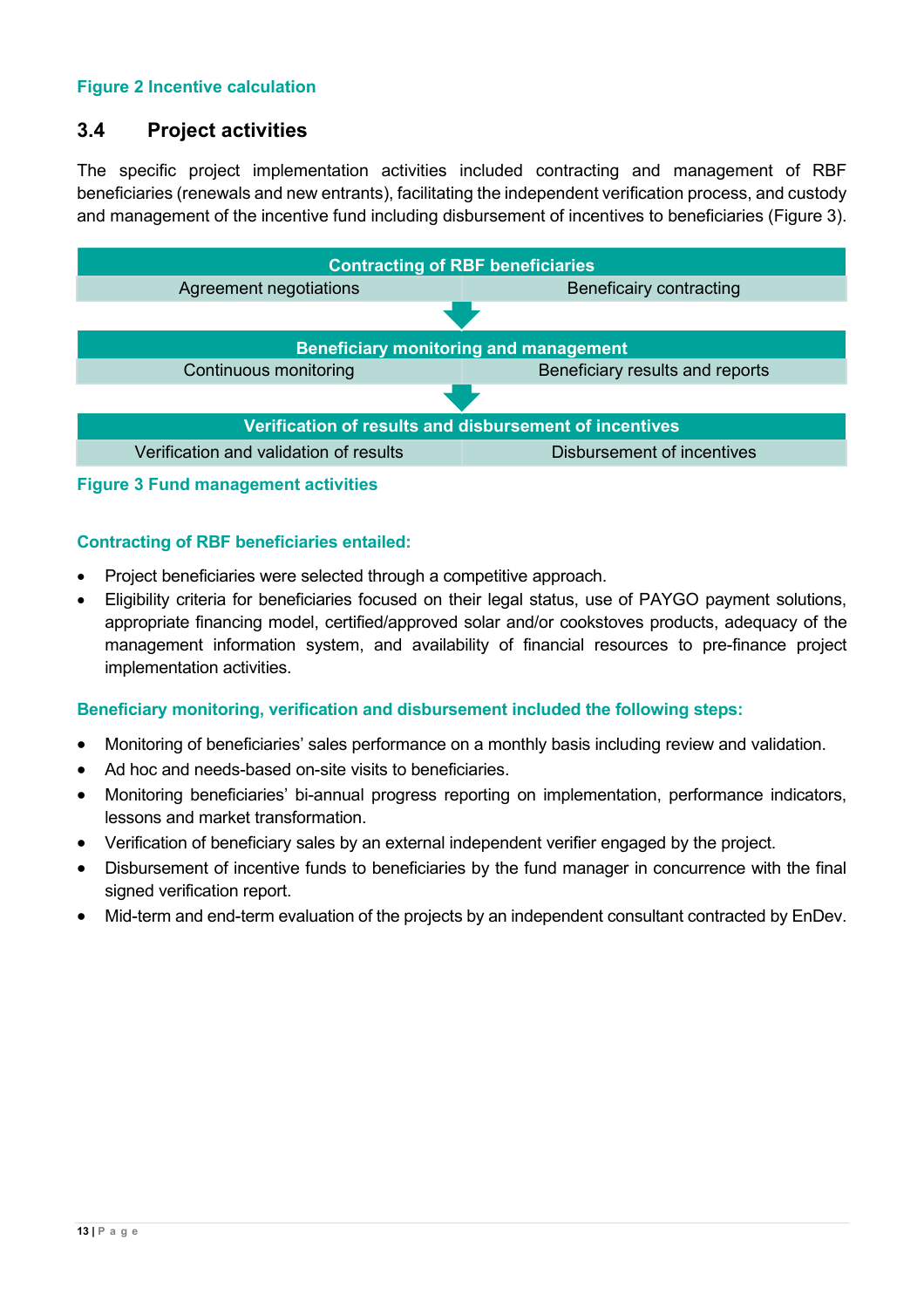# <span id="page-13-0"></span>4. Projects results

This section presents the results achieved by both RBF projects.

# <span id="page-13-1"></span>**4.1 Private sector engagement**

The projects engaged various private sector players in Kenya's energy markets throughout their duration. A total of 26 and 29 organisations benefitted from the Pico PV and Cookstoves RBF projects respectively, comprising of distributors and financial institutions [\(Figure 4\)](#page-13-2).



<span id="page-13-2"></span>

Distributors outperformed financial institutions for both projects in terms of sales reported. Solar distributors accounted for 96% of the incentivised sales while cookstoves distributors accounted for 81% (Figure 5 and Figure 6). This is attributed to the mode of delivery employed by the distributors to easily get their products to end-users. The distributors relied on the LMEs networks and worked closely with existing financial institutions to sell their products



**beneficiary type**

**beneficiary type**

As a consequence of the higher sales reported, distributors benefited most from both RBF projects in terms of disbursed funding. Pico PV distributors received 94% while Cookstoves distributors received 79% of the incentive fund [\(Figure 7](#page-14-2) and Figure 8).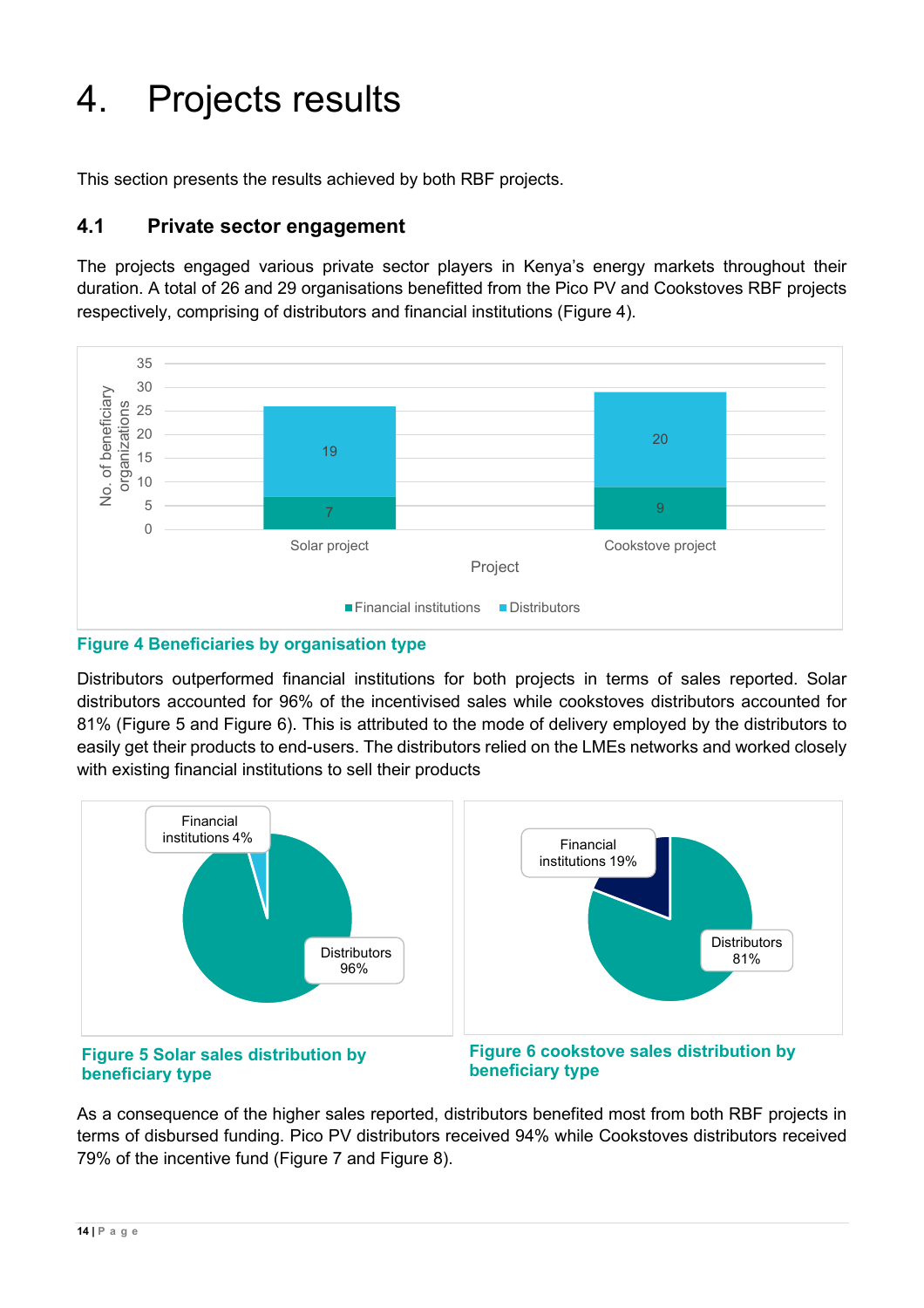In general, financial institutions were the least performing for both projects benefiting from only 6% and 21% of the total paid incentives for solar and cookstoves respectively. The green energy portfolio within financial institutions was noted as a risky venture with minimal returns, hence attention was put elsewhere. However, it is noteworthy to mention that there was an outstanding case of a financial institution who registered remarkable results for both RBF projects. This was attributed to a more strategic focus on energy lending: the institution used the RBF incentives for the design of clean energy loans, strategic partnerships with distributors, and investment in robust digital loan and inventory tracking systems.



## <span id="page-14-2"></span><span id="page-14-0"></span>**4.2 Household access to energy services**

The RBF projects overshot their set targets and facilitated household access to energy services through the sale of 272,128 quality solar powered systems and 100,796 improved cookstoves. There was slow uptake of the RBF incentives during the projects start in 2016, however, both projects showcased an upward trajectory in terms of incentivised sales in subsequent years due to the recruitment of more beneficiaries and expansion of the products' range. (Figure 9 and [Figure 10\)](#page-15-0).



<span id="page-14-1"></span>**Figure 5 Incentivised solar sales over project period**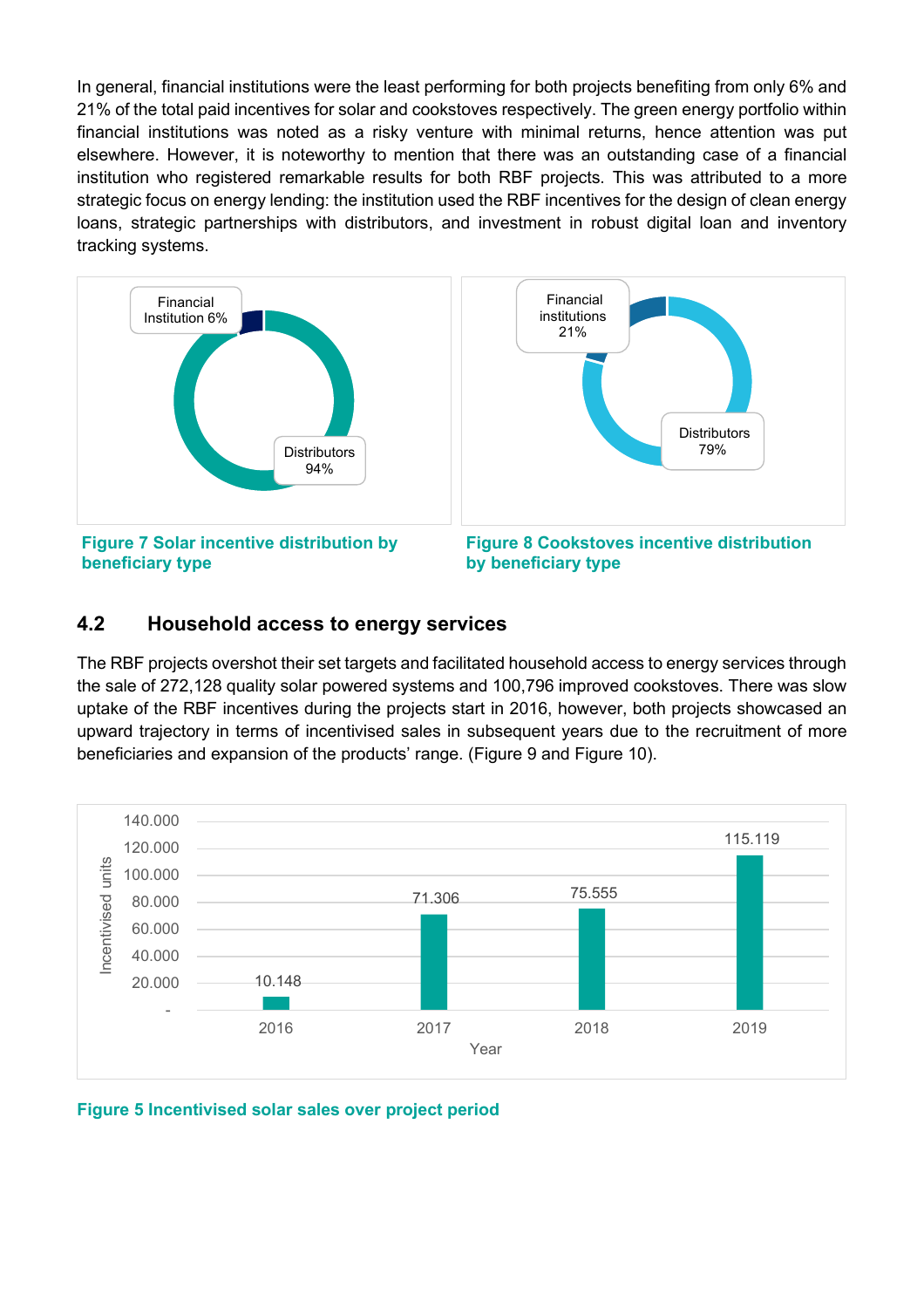

#### <span id="page-15-0"></span>**Figure 6 Incentivised cookstoves sales over project period**

In terms of products, SHS with multi-light systems that support phone charging and radio and financed through PAYGO were the most popular lighting solution. SHS accounted for 61% of the total incentive sales over the project period [\(Figure 11\)](#page-15-3). Lanterns only accounted for 39% of the products sold noting that the popular lantern types were mainly sold on a cash basis and therefore not eligible for the RBF incentives.



<span id="page-15-3"></span><span id="page-15-1"></span>**Figure 7 Incentivised solar product types over project period**

Among cookstoves products, improved charcoal stoves were the most popular stove type accounting for 73% among the five categories of cookstoves promoted under the project [\(Figure 12\)](#page-15-4). The good performance of charcoal cookstoves can be attributed to the fuel supply chain. The production and supply chain for charcoal is well developed in the country, compared to the less mature supply chain for briquettes and ethanol.



<span id="page-15-4"></span><span id="page-15-2"></span>**Figure 8 Incentivised cookstoves types over project period**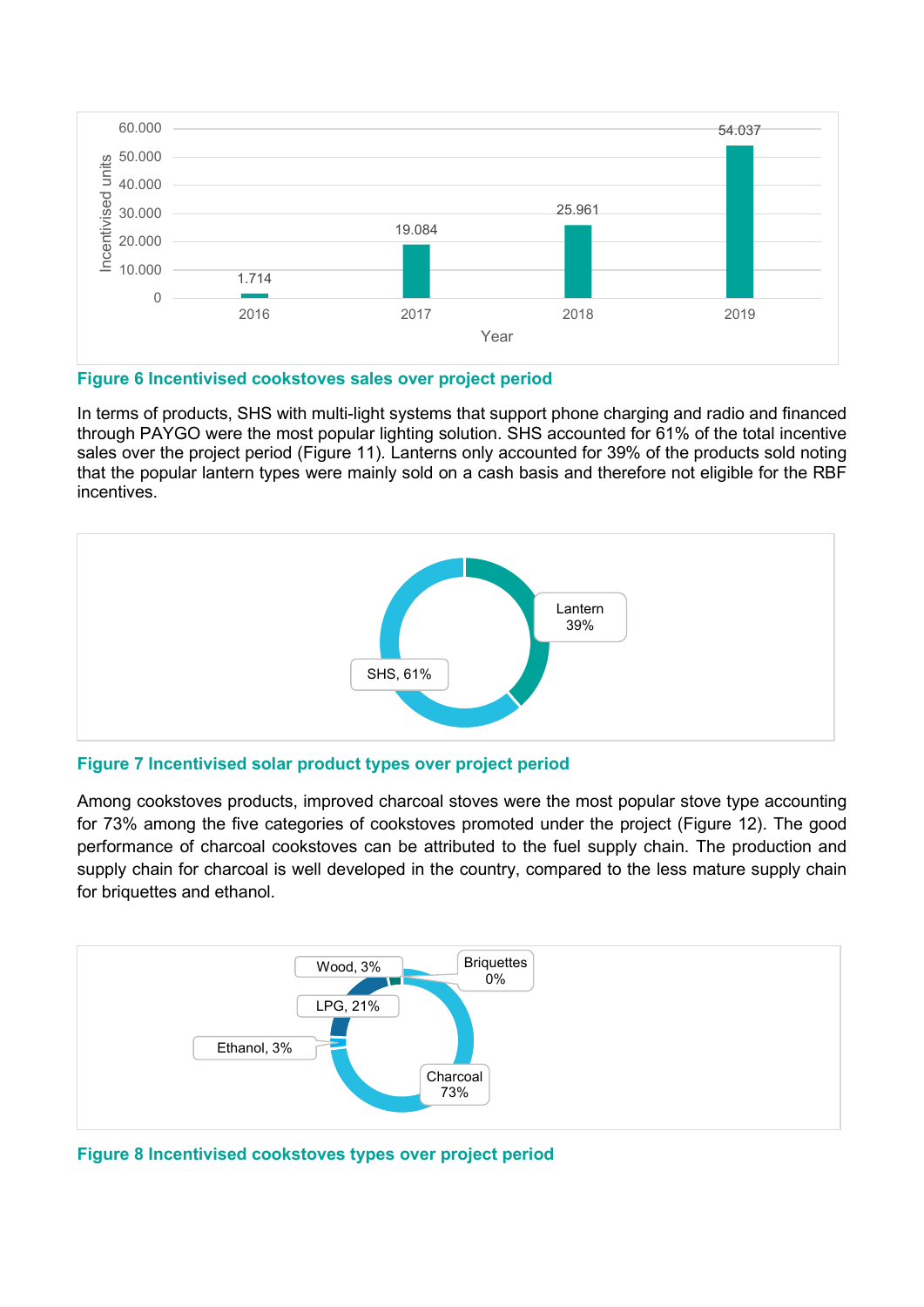Cookstoves sales were fairly evenly spread across the three-tier levels, with each tier accounting for at least one-third of incentivised sales [\(Figure 13\)](#page-16-2).



## <span id="page-16-2"></span><span id="page-16-1"></span>**Figure 9 Cookstoves performance by tiers**

# <span id="page-16-0"></span>**4.3 County/regional coverage**

Despite clear guidance that the RBF projects supported markets in both marginalised and nonmarginalised counties, sales in non-marginalised counties dominated. Sales reported from nonmarginalised counties accounted for 77% of total solar sales and 94% of total cookstoves sales [\(Figure](#page-17-3) [14](#page-17-3) and [Figure 15\)](#page-17-4). Well-developed infrastructure and supply chains in these counties enabled the beneficiaries to expand their existing distribution networks and/or even set up new ones during their participation in the RBF projects.

The projects also aimed to support market maturity in remote areas through the design of the incentive structure. However, marginalised counties only registered 23% of solar and 6% of cookstoves sales. The relatively high Pico PV sales are attributed to the higher incentive rates and capping modalities (see [adjustments to incentive structure\)](#page-23-2) introduced by the project. A reason for introducing these changes was to encourage beneficiaries to enter marginalised counties as the level of effort needed to achieve results was higher as compared to non-marginalised counties. A total of 18 solar and 21 cookstoves distributors operated in marginalised counties by the end of the two projects in 2019. The selection of these marginalised counties was based on Kenya's Commission of Revenue Allocation Second Policy on Marginalised Areas<sup>[5](#page-16-3)</sup>, which defines marginalised areas as "communities that have been excluded from the social and economic life of Kenya for different reasons and geographic locations (county or sub-county) where significant populations of underserved communities live".

<span id="page-16-3"></span><sup>5</sup> [Kenya Commission of Revenue Allocation. \(2018\). Second Policy and Criteria for Sharing Revenue among Marginalised Areas. Accessed](http://www.crakenya.org/wp-content/uploads/2018/06/CRA-37-Second-Policy-on-Marginalised-Areas-June-16th-2018.pdf)  [on June 2020.](http://www.crakenya.org/wp-content/uploads/2018/06/CRA-37-Second-Policy-on-Marginalised-Areas-June-16th-2018.pdf)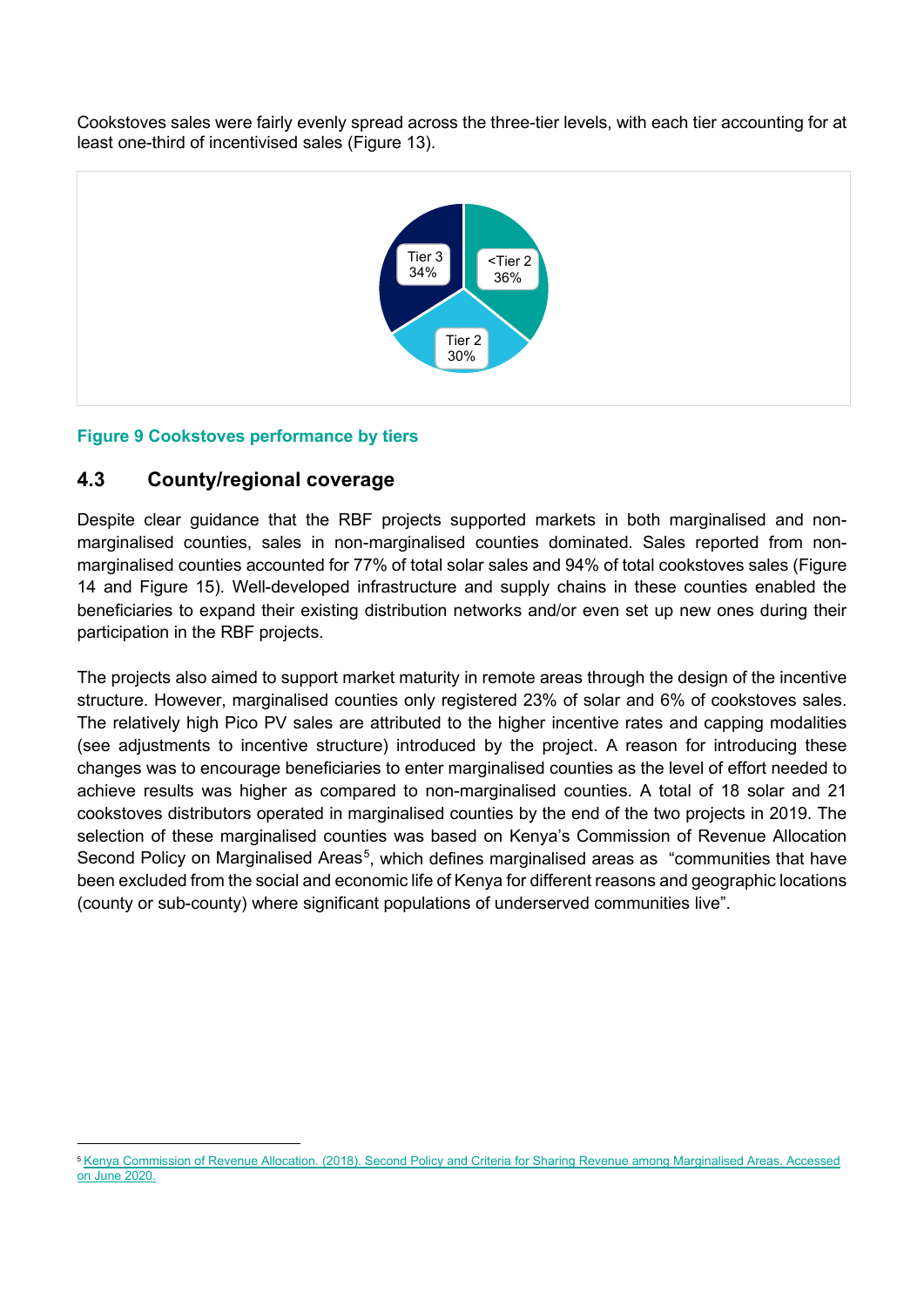

<span id="page-17-3"></span><span id="page-17-0"></span>**Figure 10 Incentivised solar sales performance by county type**



<span id="page-17-4"></span><span id="page-17-1"></span>

## **Non-marginalised counties**

Population density and economic activities influence the geographic distribution of solar and cookstove products. The high levels of SHS sales can be attributed to higher population density in urban centres where consumers have higher purchasing power and prefer solar systems that can offer additional services. The high sales of lanterns in two counties (Kakamega and Homa Bay Counties) can also be linked with the economic activities of small-scale farming and fishing. Kakamega, Homabay, Migori, Siaya and Kisumu Counties reported the highest number of solar sales [\(Figure 16\)](#page-17-5) while Meru, Nairobi, Uasin Gishu, Bungoma and Siaya Counties registered the highest cookstove sales [\(Figure 17\)](#page-18-3).



<span id="page-17-5"></span><span id="page-17-2"></span>**Figure 12 Top performing non-marginalised counties for solar sales**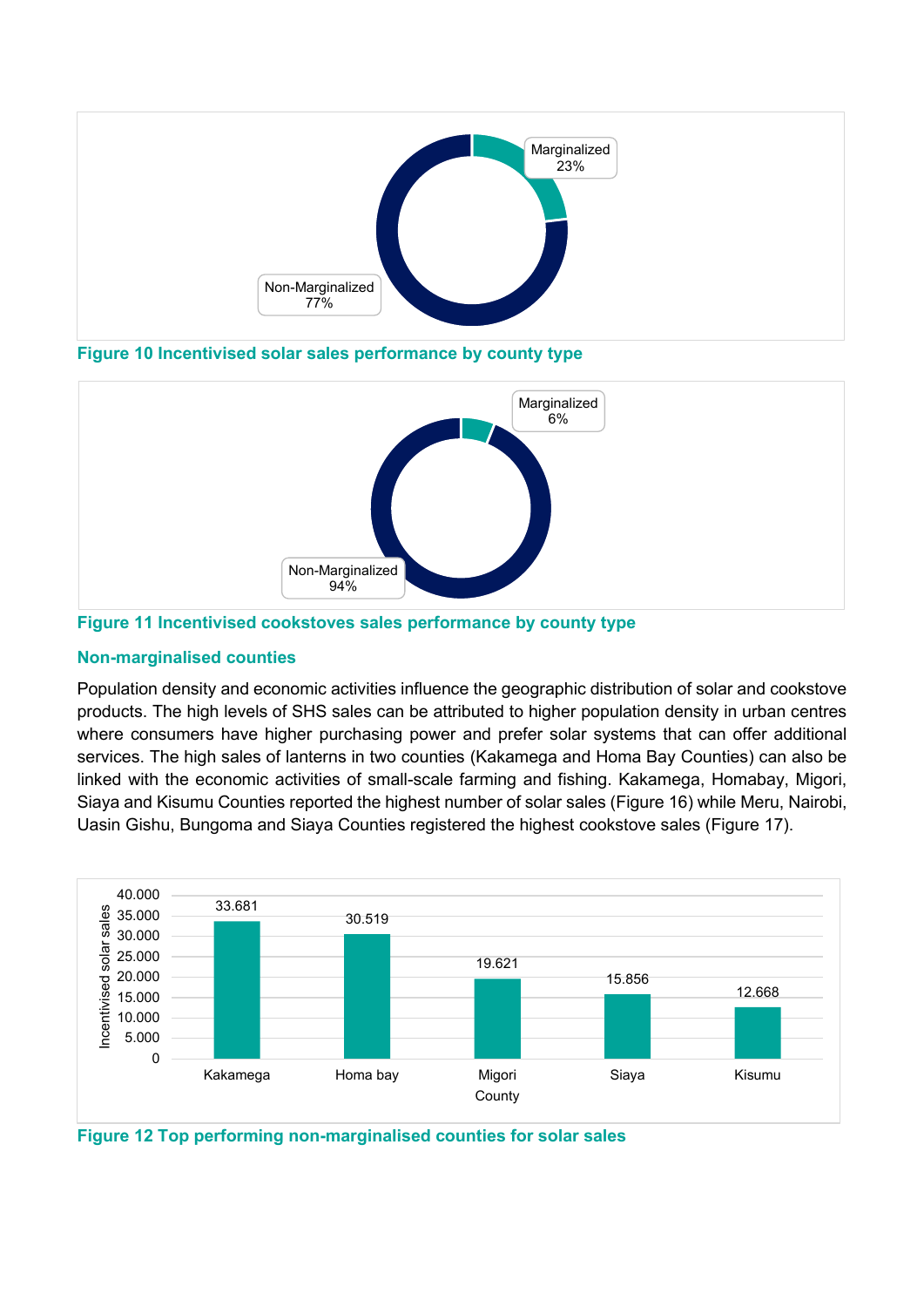

<span id="page-18-3"></span><span id="page-18-0"></span>

## **Marginalised counties**

Among the marginalised counties, the comparatively low sales level for solar and cookstoves is attributed to high logistical costs experienced by companies working in these regions due to poor road and network coverage, insecurity, and difficulty in finding qualified staff willing to work in these regions. In some cases, profit margins did not cover the extra costs associated with market entry in these counties. Kilifi, Kitui, Narok, Kajiado and Kwale Counties reported the highest number of solar sales [\(Figure 18\)](#page-18-4) while Kitui, Baringo, Kajiado, Kilifi and Narok Counties registered the highest sales for cookstoves [\(Figure 19\)](#page-18-5).



<span id="page-18-4"></span><span id="page-18-1"></span>

<span id="page-18-2"></span>

<span id="page-18-5"></span>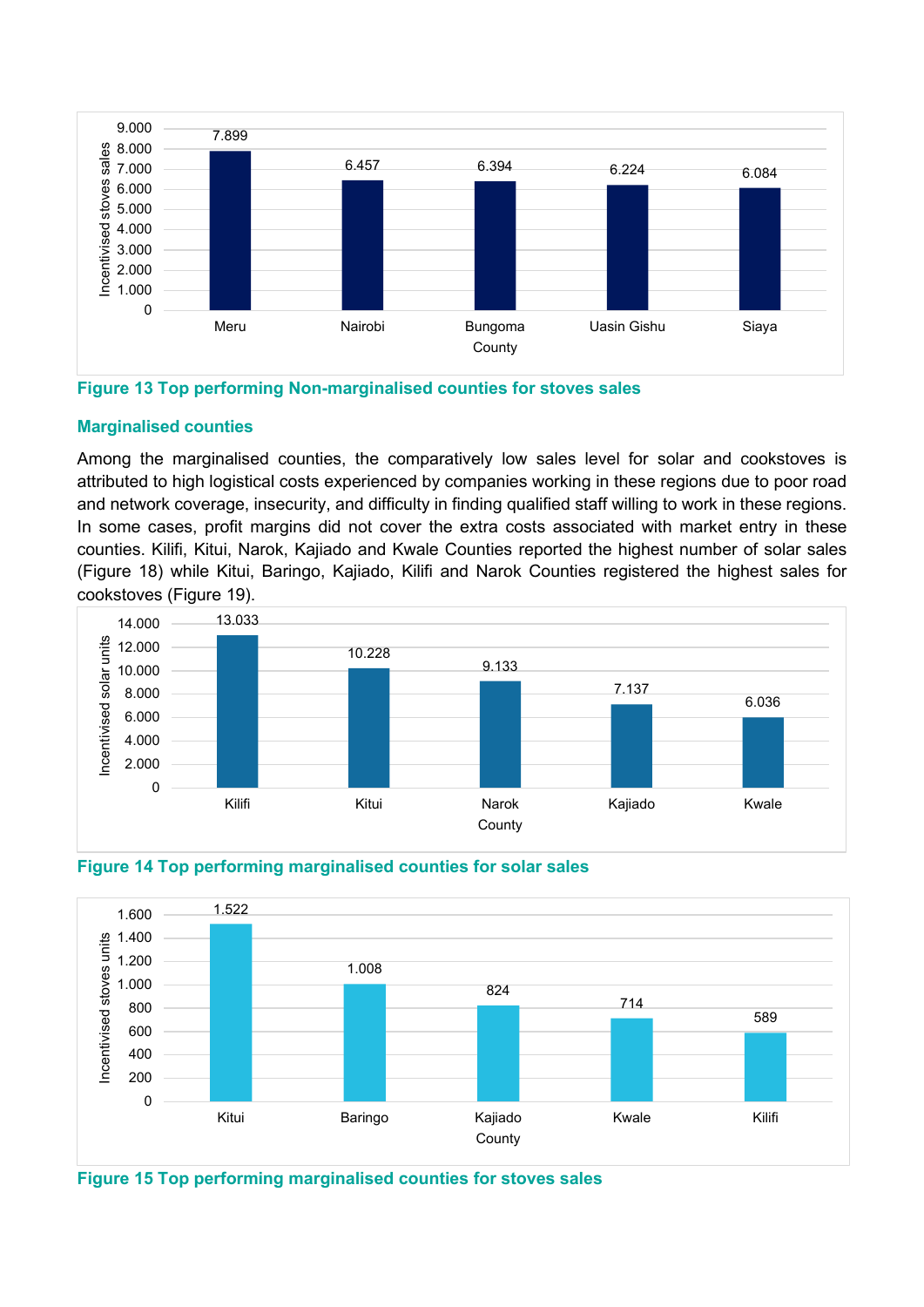# <span id="page-19-0"></span>5. Project impacts

The impact of the two projects is discussed at two levels: household and market development.

# <span id="page-19-1"></span>**5.1 Household-level impact**

The Pico PV and Cookstoves RBF projects enabled greater access to solar and improved cooking solutions for households. The projects facilitated the sales of 272,128 solar-powered systems and 100,796 higher tier cookstoves. This translates to investment by households and the private sector estimated at Euro 47.2 million in product value. Combined, the projects reached 1,697,182 people with access to cleaner [Table 3.](#page-19-4)

| Project           | <b>Incentivised</b><br>units | <b>Households/Private</b><br>sector Investment<br>(Euro) | Number of<br>people<br>reached | Number of<br>jobs created | Tonnes of $CO2$<br>eq. avoided |
|-------------------|------------------------------|----------------------------------------------------------|--------------------------------|---------------------------|--------------------------------|
| Pico PV           | 272,128                      | 43,440,299                                               | 1,143,147                      | 3,690 (40%)<br>women)     | 32,300                         |
| <b>Cookstoves</b> | 100,796                      | 3,828,077                                                | 554,035                        | 988 (47%<br>women)        | 65,600                         |
| <b>Total</b>      | 372,924                      | 47,268,376                                               | 1,697,182                      | 4,678                     | 97,900                         |

## <span id="page-19-4"></span><span id="page-19-3"></span>**Table 3 RBF projects household level impact**

The two projects created new job opportunities along the solar and cookstoves value chains. Tracking additional employees recruited and trained by the beneficiaries, the projects contributed to the creation of 4,678 new jobs [\(Table 3\)](#page-19-4). The jobs created included distribution management staff, sales agents and technicians within the last mile distribution network. Out of the total number of jobs created, women accounted for 40% and 47% for the Pico PV and Cookstoves project respectively.

The projects further contributed to national climate change mitigation efforts by tracking tonnes of carbon dioxide equivalent avoided through the adoption of clean energy solutions. In total, the two projects facilitated avoidance of about 97,900 tC0<sub>2</sub>-eq since the projects started [\(Table 3\)](#page-19-4). This was computed as annual averages based on the following estimations: an improved firewood cookstove saves around  $0.55$  tCO<sub>2</sub>, one electric lamp powered by SHS saves at least  $0.18$  tCO<sub>2</sub> and a solar lantern saves  $0.09$  tCO<sub>2</sub>.

# <span id="page-19-2"></span>**5.2 Market transformation**

Beneficiaries reported on business and market transformation indicators for their respective sub-sectors at the end of every verification cycle.

## **Expansion and diversification of quality products**

Both projects contributed to the expansion and diversification of product portfolios: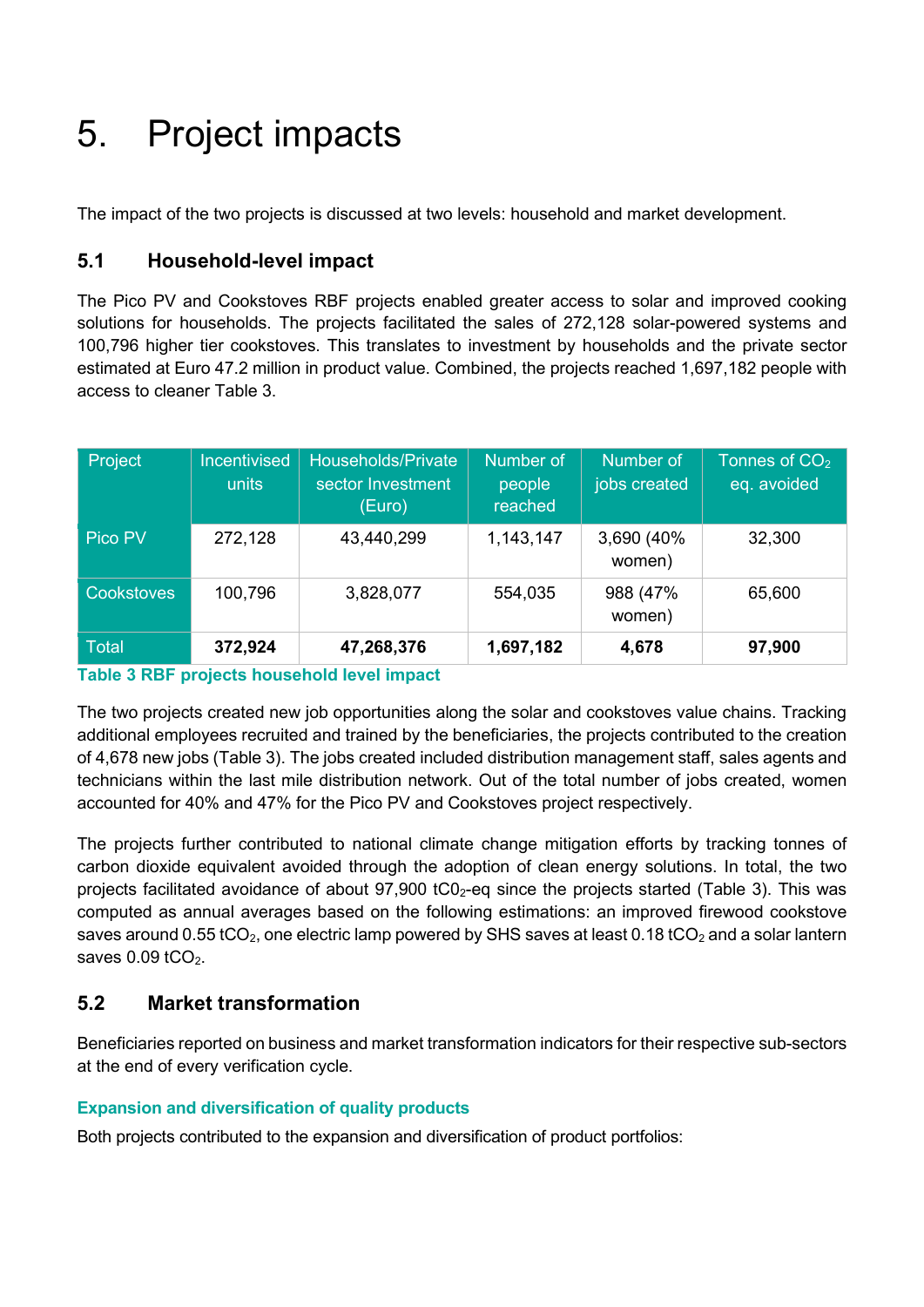The Pico PV project facilitated the sale of 51 different quality solar powered products based on Lighting Global certification standards. These included small lanterns and large multi-functional systems (plug and play), providing access to systems with more lighting points, higher lighting output and hours, and accessories such as radios and TVs. About 8 solar distributors reported the addition of 20 new products during the project duration. In addition, the minimum warranty requirement of 2 years enhanced aftersales support and ensured the durability of products.

The Cookstoves project facilitated the sale of higher tier cookstoves and alternative fuels with 10 higher tier cookstoves promoted across the country. The stoves ranged from biomass to non-biomass cookstoves that include wood, charcoal, ethanol, LPG, and briquettes stoves. The project supported sales of more efficient stoves with 46% of the products distributed overall being tier 3 and above cookstoves.

## **Enhanced business operations and credit management**

With the incentive funds received from the project, beneficiaries reported having enhanced and expanded their business operations and management. Some of the Pico PV project beneficiaries used the incentive funds to set up and/or automate their existing customer call centres and recruited new call centre staff. This improved their credit management and monitoring, enhanced customer care, and after-sales support ultimately resulting in reduced default rates. Also, some of the Cookstoves project beneficiaries reported the opening of new service centres and branch offices. This improved their business management systems with regards to inventory tracking and monitoring sales performance, as well as enhanced customer care services.

In addition, both groups of beneficiaries reported improved business management operations through training and capacity building of key management staff, the addition of field-based/regional managers, purchase of equipment to improve transport and communications such as laptops, motorbikes, and improved business management systems.

"The RBF incentives, since joining the program in 2018, have been a lifesaver for our cash flow. Through the support of the project we have been able to significantly increase our sales through activities such as awareness creation and marketing: placing a marketing officer in the branches, increase the number of group coordinators in each of our 6 branches, provide incentives to reward client group leaders to form and manage groups and opening a seventh branch. Moreover, we were able to improve our warehousing and inventory management by developing a mobile sales application and increase the number of sales per employee. We upgraded our applications for customer relationship management, data gathering and inventory management." **- RBF cookstoves beneficiary (distributor)**

### **Growth and expansion of distribution networks**

The project contributed to increased market coverage and sales through expansion to new counties, deepening outreach within counties of operation, recruitment and training of field sales agents and group-based promoters, market entry research, awareness creation and marketing including activation of dormant markets, and provision of incentive schemes to enhance sales performance.

With support from the RBF incentives, 14 solar distributors have expanded operations to new counties and an additional 252 distribution outlets and partnerships were established. In addition, 20 cookstoves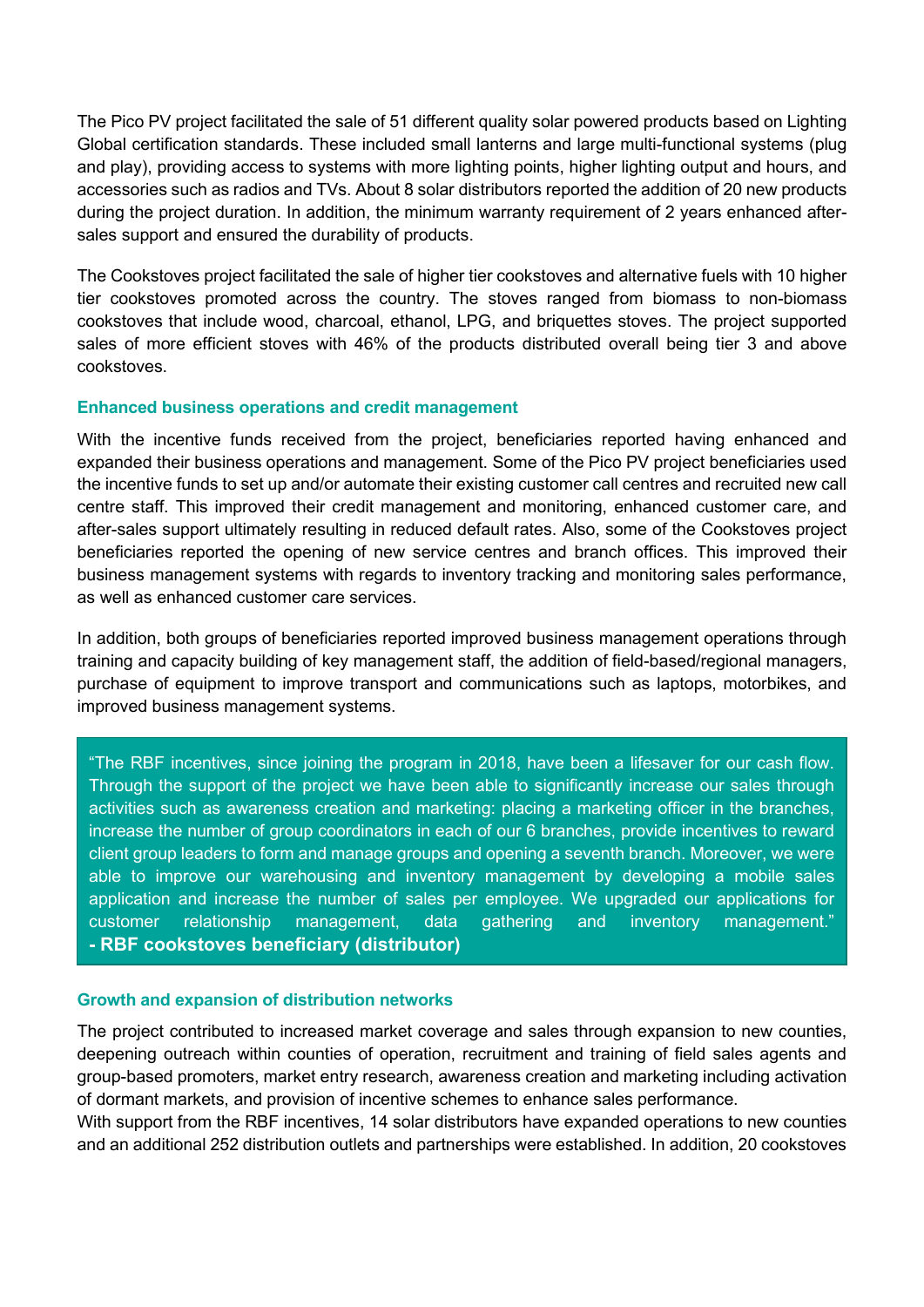distributors have expanded their operations into new counties with at least one active cookstoves beneficiary in each of the 47 counties in Kenya as of 2019 as a result of the project.

### **Provision of end-user credits**

The Pico PV project incentivised innovative end-user credit mechanisms by enabling longer repayment periods and the bundling of solar products with accessories, bridging the affordability gap for larger, more functional systems. Most of the solar sales were through PAYGO mechanisms (including daily, weekly and monthly payment plans), but also through loans from financial institutions. The project enabled beneficiaries to provide flexible and affordable credit mechanisms for larger solar systems with repayment periods ranging from 4 months to over 30 months. The project rewarded beneficiaries promoting large systems with a high incentive value, and this encouraged them to introduce more large systems in their product portfolio, and bundle solar products with accessories for charging phones, radios and TVs.

"The RBF project significantly improved our sales performance. During the project, we expanded our network from 9 to 16 outlets across Kenya, with presence in Nyanza, Western and Rift Valley regions. Through the RBF project, we managed to invest in monitoring systems, including portfolio monitoring and debt collection, which has improved sales performance and client data capture to meet the RBF data needs. The incentives have also enabled us to introduce larger systems with TVs in our product portfolio; product bundling enabled customers to access solar accessories; and a new flexible pricing scheme that allows a client to select a loan tenure that is most suitable and affordable to them. Additionally, we have recruited additional sales agents and invested in their training that has since enhanced operational and sales efficiency. We also improved the customer care desk services to ensure customer issues are quickly addressed. Lastly, we enhanced the mobility of our staff and boosted sales in remote areas through the purchase of additional motorbikes, bicycles and motor vehicles."

**- RBF Pico PV beneficiary (distributor)**

# <span id="page-21-0"></span>**5.3 Expected sustainability of project impacts**

The RBF projects supported the transformation of the off-grid solar and cookstoves market in Kenya from the initial stage of commercialisation to a self-sustaining level by addressing some of the market barriers hampering the market growth. Providing financial incentives to the private sector provided an additional working capital investment to adopt innovative business models and triggered investments in marketing and awareness creation, staff training, improving the distribution channels, product portfolio diversification and streamlining of management information systems. Customer satisfaction and retention improved through the availability of quality solar and cookstoves products, greater product diversity, financing to bridge the affordability gap, enhanced customer care, and after-sales support services.

The investments triggered by the RBF funds are long-term in nature, with companies using their improved systems and models to further expand their customer base and market penetration, hence sustaining market growth. The RBF projects also demonstrated the potential for solar and cookstoves market development in marginalised and remote rural areas. These markets are expected to mature through subsequent support from the [Kenya Off-Grid Solar Access Project.](https://kosap-fm.org/) Furthermore, the current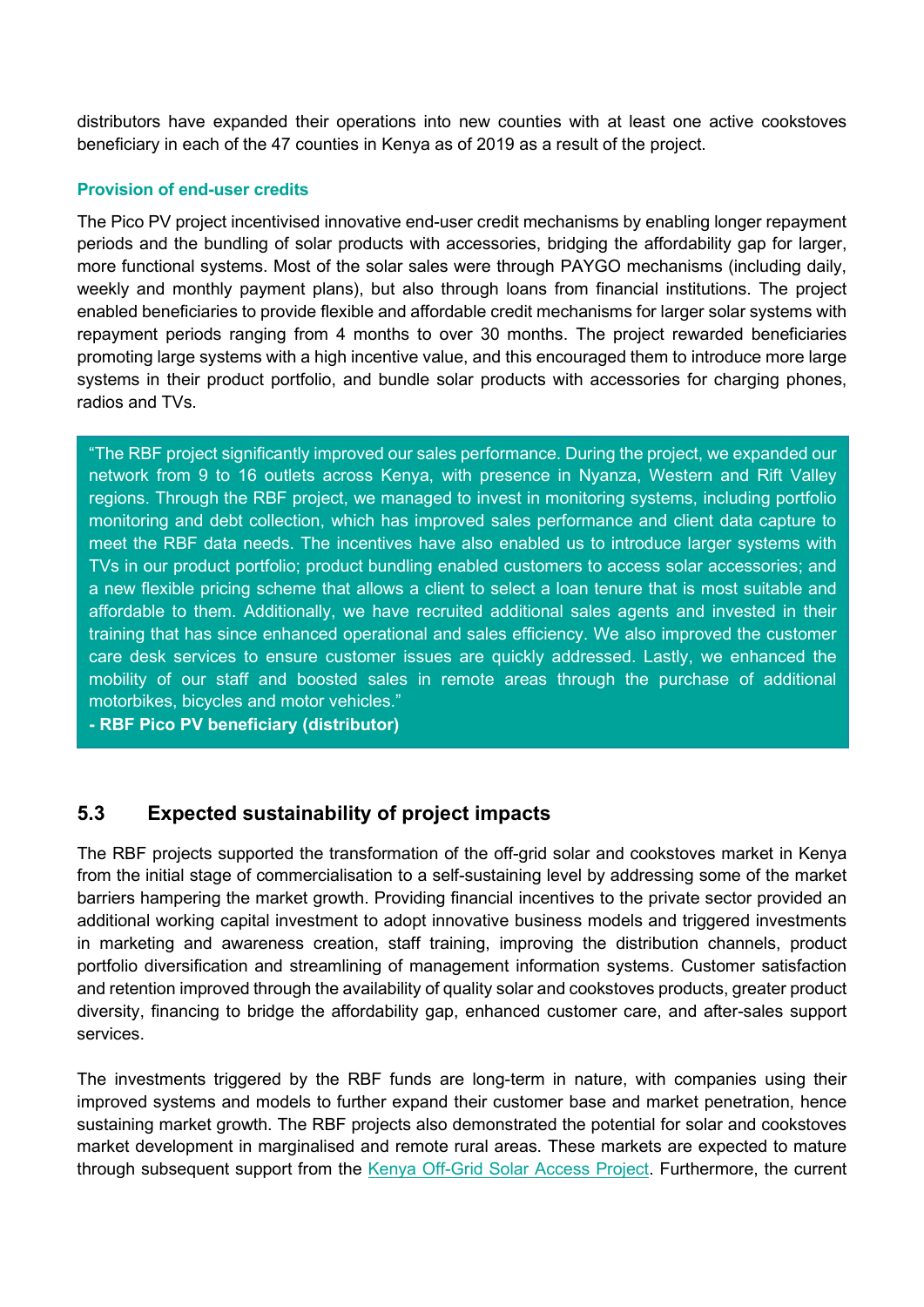[EnDev](https://snv.org/project/endev-iii-kenya-accelerating-access-energy-services) Kenya project *Accelerating Access to Energy Services (EnDev III)* includes a follow-up Cookstoves RBF Facility to continue supporting higher tier ICS markets and grant funding to promote solar-powered solutions for small-scale businesses.

## **Contribution to systems change**

SNV's systems change concept aim to improve further our abilities to achieve and show systemic results by not only creating results for the direct target population, but also focusing on creating impact that sustains over time and grows to reach more people beyond the projects' boundaries. The Pico PV and Cookstoves RBF projects have contributed to realising SNV's Systems Change concept through:

- leveraging households and private sector investments of Euro 47.3 million in product value;
- kick-starting solar and cookstoves markets in marginalised areas;
- promoting larger solar systems and higher tier cookstoves in the market;
- influencing governments and other stakeholders to adopt RBF approaches; and
- contributing to changing norms in terms of new business practices, emerging rural markets, and increased awareness of energy solutions among end users and stakeholders.

| <b>Leveraging finance</b>                                                                                                                                                                                                                                                                                                                                                                                                                                                                                                       | <b>Governments and others adopting</b><br>approaches                                                                                                                                                                                                                                                                                                                                                        |
|---------------------------------------------------------------------------------------------------------------------------------------------------------------------------------------------------------------------------------------------------------------------------------------------------------------------------------------------------------------------------------------------------------------------------------------------------------------------------------------------------------------------------------|-------------------------------------------------------------------------------------------------------------------------------------------------------------------------------------------------------------------------------------------------------------------------------------------------------------------------------------------------------------------------------------------------------------|
| Households and private sector investment of<br>$\bullet$<br>Euro 47.3 million (products value)<br>Private sector leverage ratio of 10:9 and 5:5<br>$\bullet$<br>for Pico PV and Cookstoves respectively                                                                                                                                                                                                                                                                                                                         | KOSAP project adopted RBF approach<br>$\bullet$<br>for private sector delivery of SHS and<br>ICS in marginalised areas, funded by<br><b>World Bank</b><br>RBF approach continues to<br>gain<br>$\bullet$<br>popularity among donors, replication in<br>other countries                                                                                                                                      |
| <b>Kick-starting/shifting markets</b>                                                                                                                                                                                                                                                                                                                                                                                                                                                                                           | <b>Shifting new norms, new normal</b>                                                                                                                                                                                                                                                                                                                                                                       |
| Quality certified large solar systems and tier 2<br>stoves now available in target markets<br>51 quality solar products and 10 higher tier<br>$\bullet$<br>cookstoves promoted<br>18 solar and 21 cookstoves distributors<br>$\bullet$<br>operating in marginalised counties<br>14 solar and 20 cookstoves distributors<br>$\bullet$<br>expanded operations to new counties<br>1,697,182 people reached with 272,177 solar<br>$\bullet$<br>products & 100,796 improved cookstoves<br>4,678 new jobs created, at least 40% women | Changes in business practices, notably<br>$\bullet$<br>adoption of PAYGO models<br>Viable business opportunities opened in<br>$\bullet$<br>remote and marginalised areas<br>Increased awareness of energy access<br>$\bullet$<br>solutions among relevant stakeholders<br>and consumers<br>established<br>Partnerships<br>between<br>$\bullet$<br>distributors, manufacturers and financial<br>institutions |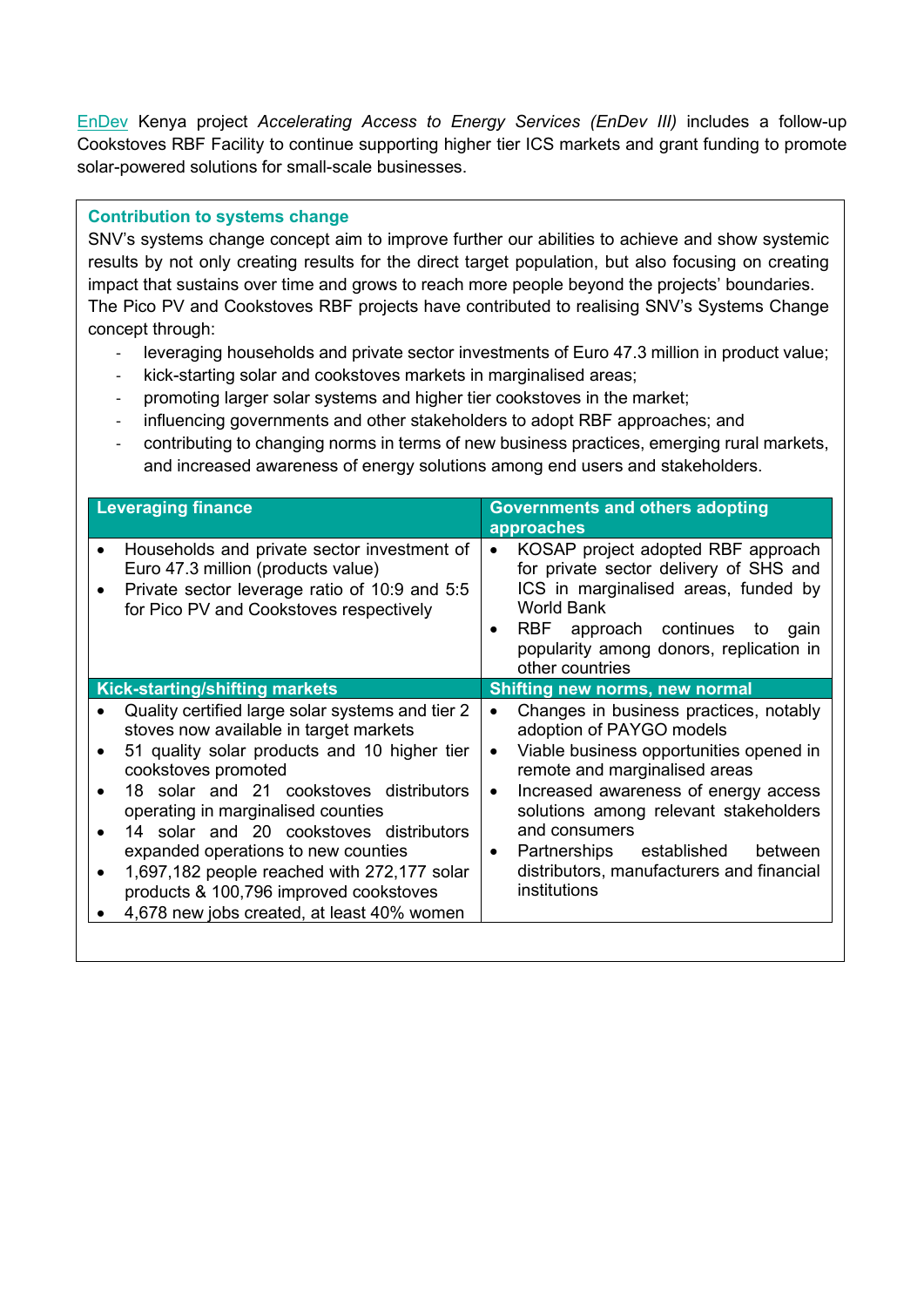# <span id="page-23-0"></span>6. Lessons learned

Several challenges and learnings emerged during project implementation, leading to adjustments over the implementation period. The experiences provide important insights feeding into the ongoing subsequent interventions in Kenya aimed at further accelerating the markets for cookstoves and solar, such as the Cookstoves RBF project under the new phase of EnDey and the Kenya Off-Grid Solar [Access Project](https://kosap-fm.org/) (KOSAP). This section presents the key lessons learned from the Cookstoves and Pico PV RBF projects.

## **Types of beneficiaries**

Initially, financial institutions were targeted as direct beneficiaries to drive the cookstoves and solar uptake with distributors. However, financial institutions performed poorly in both projects due to several reasons: (a) the renewable energy sector was considered high risk by the financial institutions and they were, therefore, more focused on their core business; (b) energy lending was not a key priority when compared to other credit products, and (c) the financial institutions' credit requirements and procedures were less competitive compared to PAYGO models. Consequently, the projects reviewed their design to include manufacturers, distributors and non-governmental organisations as direct beneficiaries to expand sales.

## <span id="page-23-2"></span><span id="page-23-1"></span>**Adjustments to the incentive structure**

The incentive structures were adjusted on a need basis for both projects during implementation.

The incentive structure for the Cookstoves RBF was changed from county to product-based. The county-based incentive was calculated based on a predetermined incentive rate, which was a percentage of the value of products sold to end-users through the financing scheme proposed by the RBF beneficiary. On this basis, the county incentive rate was lowest in Nairobi County at 7% and highest in Turkana County at 29%. However, due to the low initial uptake of beneficiaries and sales made, the project adopted an incentive rate based on the cookstove tiers (see [Incentive calculation\)](#page-11-2) to encourage sales of more efficient products.

The Pico PV RBF introduced capping measures to ensure the remaining RBF incentives fund will deliver the targeted sales numbers without depleting the funds. These capping modalities were effective in improving overall project results without any additional funding requirements. This included:

**Maximum incentive amount per product:** The project recorded the highest number of lanterns incentivised within the first year of implementation – the market was at a growth stage and the RBF offered a push for sales to take off. Therefore, a maximum incentive amount per product was introduced in July 2018 to consider the capacity of the products in terms of functionality and specifications. The incentive capping ranged from 30 to 90 Euros per product and was graduated based on longer tenure periods and additional functionality (charging, and power other devices radio and/or TV), i.e. the larger the system with longer repayment periods, the higher the incentive. The goal was to reward efforts to transition customers up the energy ladder through the sale of systems with more energy services and improved affordability. This in turn reduced the number of lanterns that could be incentivised under the project.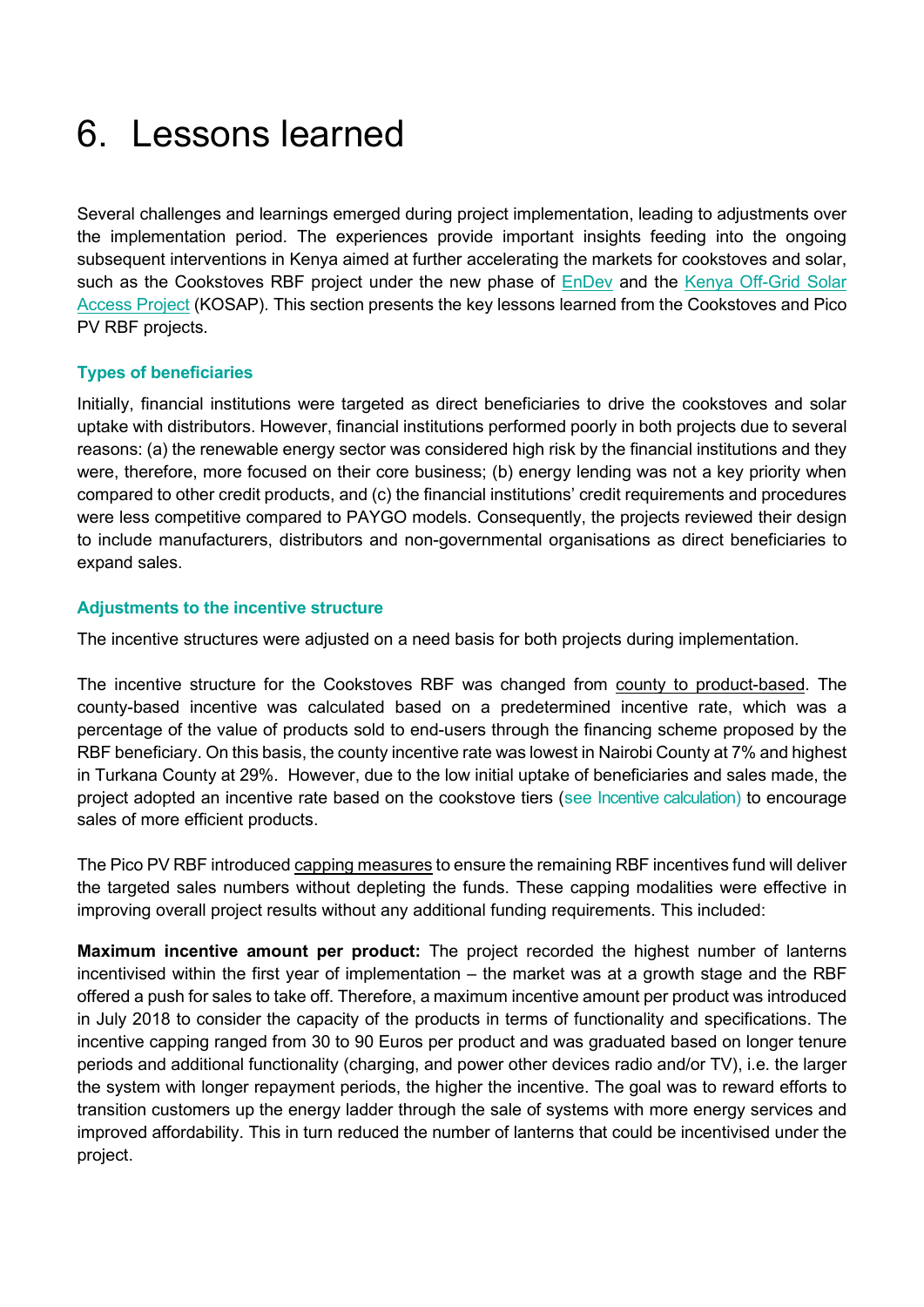**Maximum incentive amount per beneficiary:** Incentive amounts were capped at two levels to avoid depletion of funds by larger beneficiaries: (i) a bi-annual limit of Euro 100,000 per beneficiary; and (ii) a cumulative limit of Euro 500,000 per beneficiary.

**Marginalised county capping:** The performance in marginalised counties remained low as most beneficiaries were targeting low hanging fruits with high potential for results in more mature markets. As of July 2018, the project, therefore, introduced capping to reserve at least 30% of the remaining amount of incentives for product sales in marginalised counties to encourage and reward market expansion.

Furthermore, the projects had to cut off sales reporting two months before the project end given the high sales performance and faster depletion of the incentive funds towards the end of the project period. Therefore, the last incentive payments were subjected to proration per beneficiary, as provided for in the project guidelines and beneficiary contracts, to fit claims within the available incentive fund balance.

### **Sales data reporting**

Data reporting and data quality were recurring issues in both projects. The projects collated product details (e.g. brand, serial numbers, price etc.) and customer-specific data (e.g. name, ID number, county, phone number etc.) which were critical during the phone verification to validate sales. The project sales data was reported on a monthly basis to allow continuous assessment of sales trends. Delayed reporting by some beneficiaries therefore posed a problem for tracking the depletion rate of the incentive funds.

Furthermore, data quality was a frequent issue including incomplete data sets, and duplicated records, especially where organisations had poor data management systems. Lastly, some beneficiaries, especially the regulated financial institutions, had limitations due to regulatory or organisational policies affecting the extent to which they could disclose customer-specific information.

However, the project continuously supported beneficiaries during the implementation of project activities through needs-based support and ad hoc on-site visits as well as periodic beneficiary fora. These activities supported capacity building to enhance data management and reporting based on the gaps identified for each specific beneficiary.

Data quality and reporting improved overtime. Since the payment of incentive was dependent on verifiable sales data, some organisations had to invest in reliable and automated data management systems which enabled them to track and report data in a more credible and verifiable manner.

### **High cost of verification process**

The verification process was resource-intensive for the implementer, beneficiary and IVA. Not all parties understood the RBF design and therefore additional technical support to beneficiaries and the verification agency was needed to deliver quality reports, leading to delayed completion and late disbursements. Delayed verification and incentive disbursements were highlighted as a major challenge for beneficiaries implementing the project.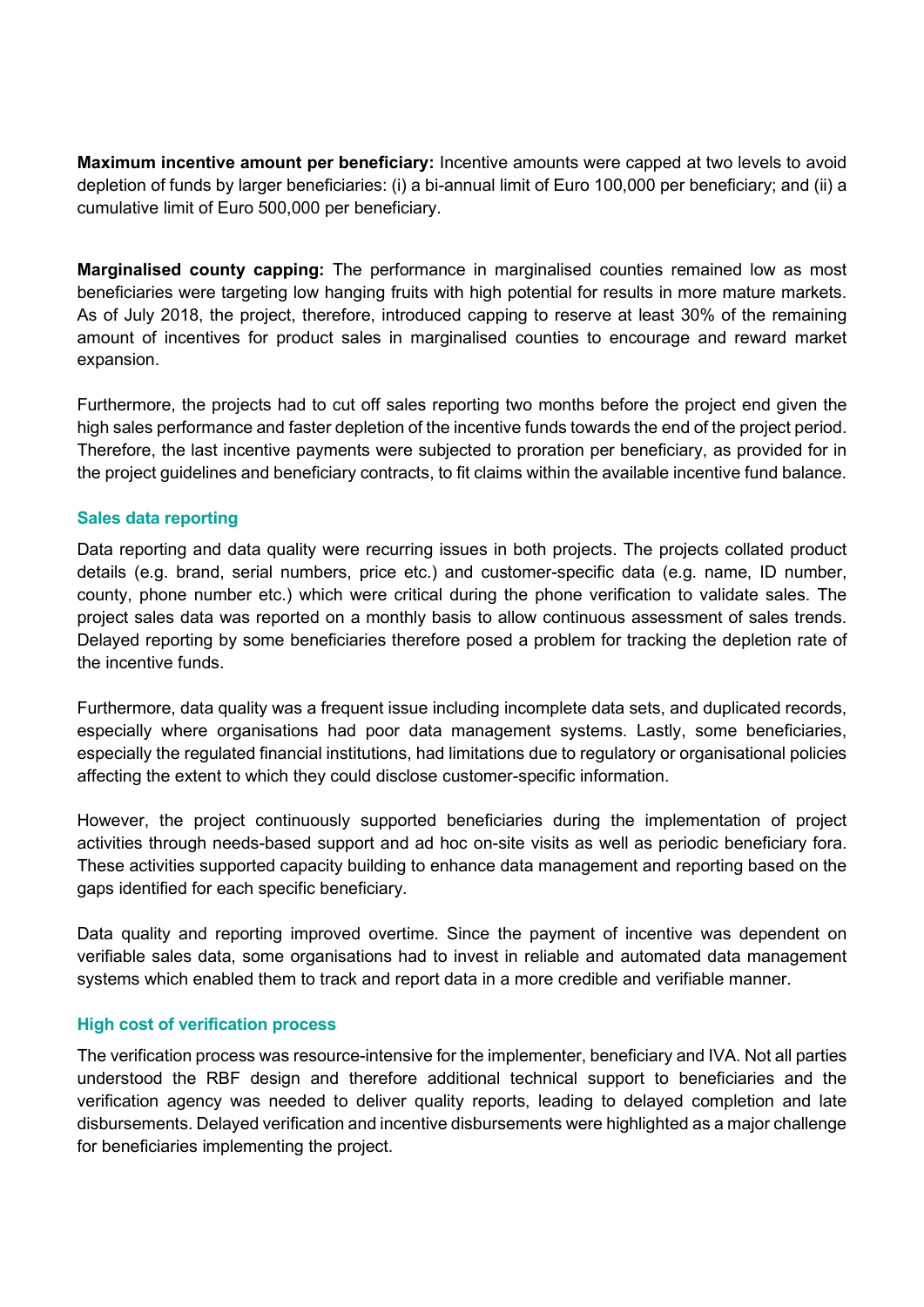### **Working capital constraints**

A lack of working capital was a general challenge across all beneficiaries in both projects. Driving sales and credit provision requires adequate working capital for companies. The incentives disbursement was unpredictable and delayed meaning the beneficiaries could not include them in their cash flow planning and financial projections. Limited working capital resulted in slower growth and/or achievement of desired results, especially for the smaller beneficiaries.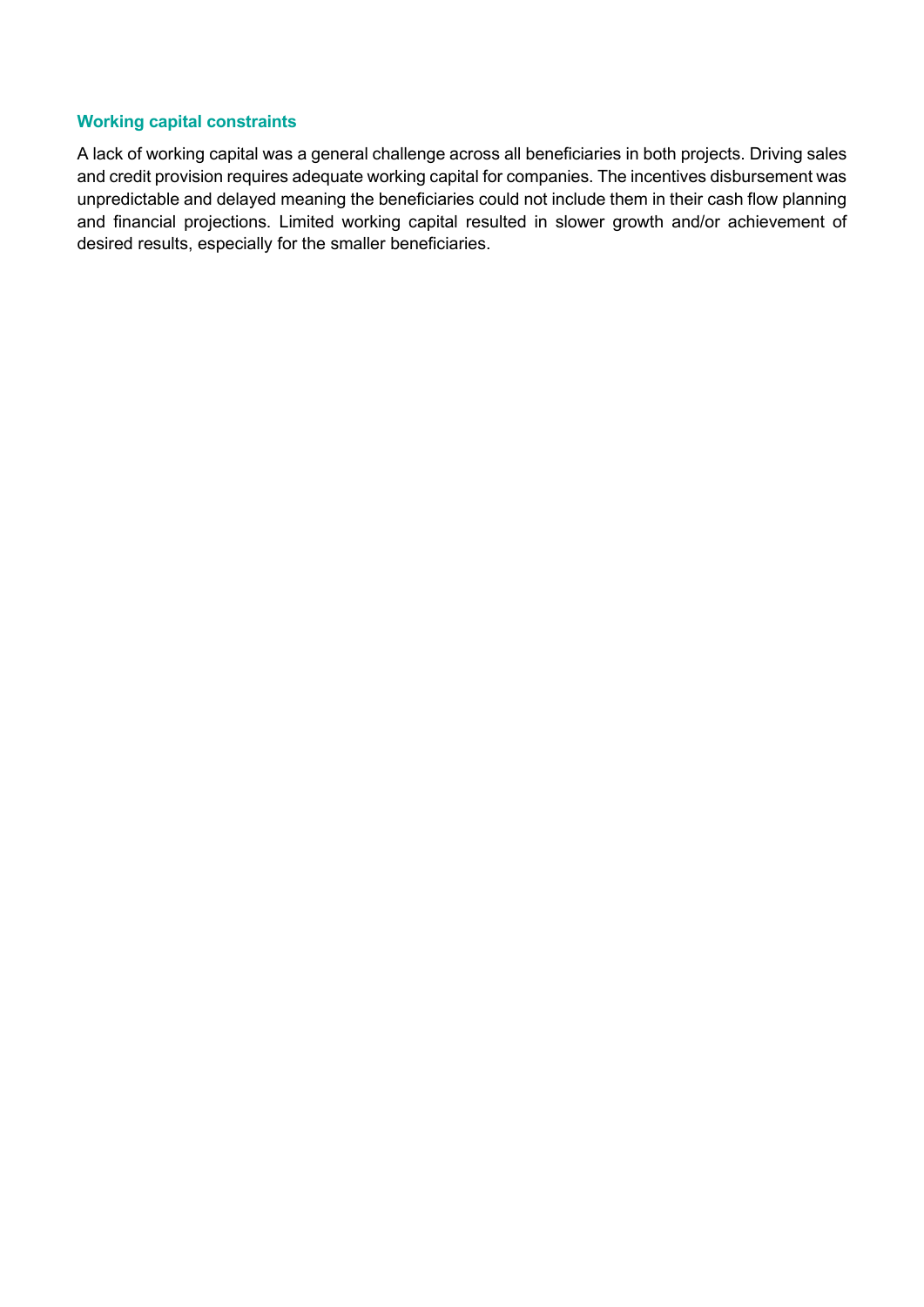# <span id="page-26-0"></span>7. Recommendations

The following recommendations arise from the experiences and lessons learned during the implementation of both RBF projects:

## **Flexible RBF model**

Flexibility in the project implementation approach is key from the beneficiary's and implementer's perspectives to leave room for adaptation to dynamic market conditions. The various adjustments made to the projects were highly effective in achieving the desired project results.

## **Design of the RBF initiative**

- **Incentives should be designed to motivate business growth:** Companies are usually at different market growth stages. While market barriers are in general similar, they affect companies to different degrees. For instance, established bigger companies with already existing networks and larger sales volume enjoy economies of scale and lower expansion costs compared to smaller players. The smaller players may therefore require much more support to achieve the same milestones.
- Subjecting the two business categories to the same competition disadvantages the smaller players as they were already constrained by a lack of working capitals to implement project activities. This can be improved by (a) categorizing beneficiaries by organizational capacity and design different RBF Incentives/approaches for each category type (b) market segmentation whereby smaller players are incentivized to operate in the easier markets and larger players in the more difficult/capital intensive markets.
- **Inclusion of an up-front grant within RBF projects to facilitate initial implementation by beneficiaries.** Providing an upfront grant can provide for partial payments on specific milestones reached before finalisation of the verification exercise to support cash flow challenges for beneficiaries. To ensure sustainability and avoid dependence, higher incentive rates can be provided initially and reduced proportionately overtime. This can address logistical barriers limiting market expansion to marginalised areas. Specialised RBF incentive rates can also stimulate market growth in less attractive areas.
- **Recognise distributors as the key drivers for the sector:** The project had set aside an incentive targeting LMEs to partner with financial institutions to engage in solar distribution businesses. However, there was little to no interest by financial institutions to engage in this and distributors were able to outperform them. This highlights the need to assess the appropriateness of RBF for supporting LMEs and exploring alternative ways of support.

### **Verification process**

Effective data collection to support monitoring and evaluation through a partnership with a competent IVA is key to support results verification and timely incentive payments. Although beneficiaries were required to pre-finance their activities, delays in verification and incentive disbursements were highlighted as a major challenge by the beneficiaries. A simplified verification process together with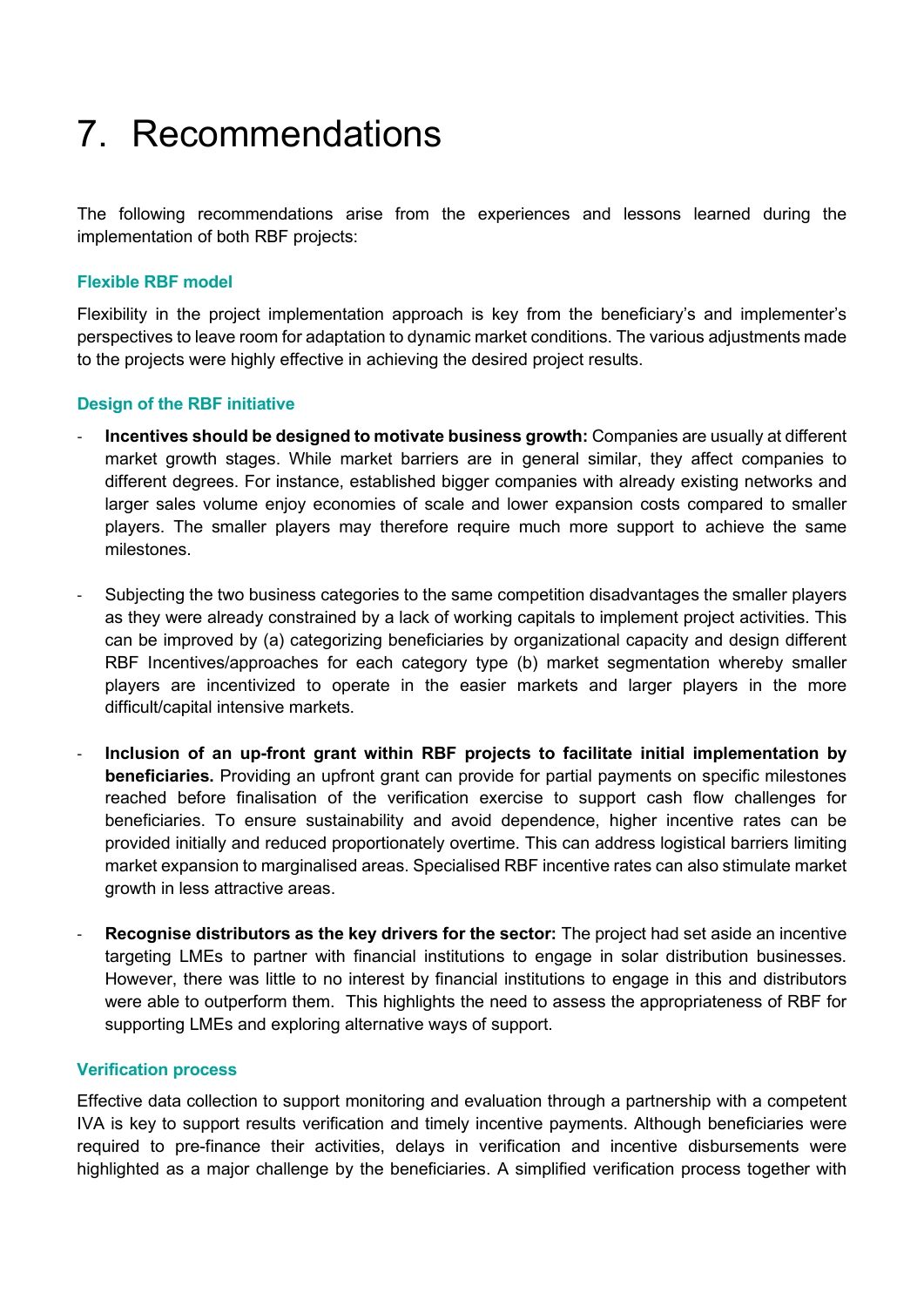adequate resources to provide technical support is key to ensure a smooth verification and disbursement process.

#### **Addition of technical assistance component**

The RBF projects did not allocate resources for technical assistance to beneficiaries, even though this turned out to be a key to complement the RBF incentives, particularly on data management. An appropriate level of technical assistance in addition to mere fund management helps to initiate sustainable transformation in business operations.